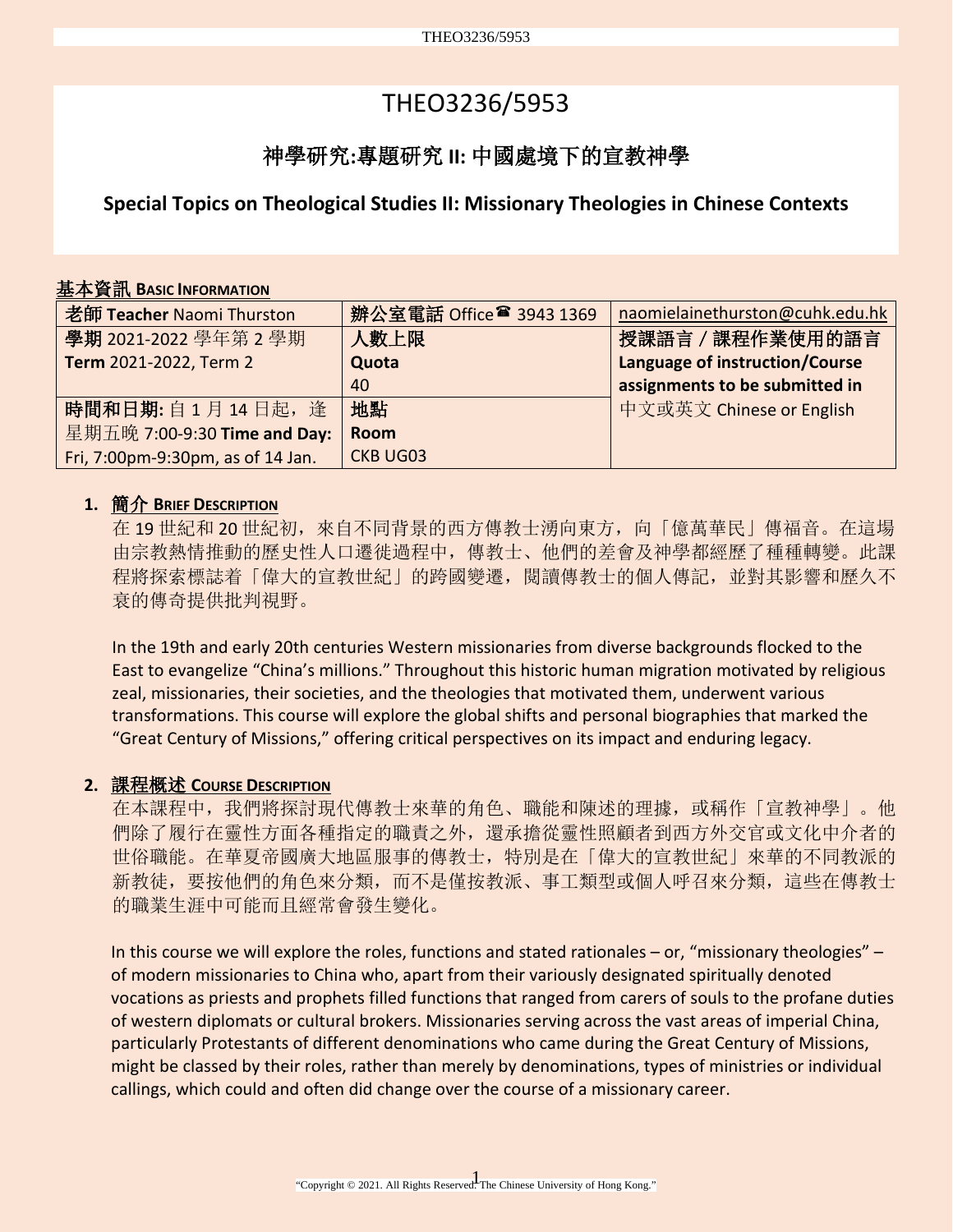這些角色包括但不限於(1)傳教士作為福音傳教士先驅和單向翻譯人員(聖經、小冊子等); (2)傳教士作為民族誌學者,或記者和雙向翻譯人員;(3)傳教士作為專家,在其原籍地區開 創漢學或翻譯研究等領域;(4)傳教士作為跨文化服事的牧師,有時負責同胞和傳教士同工的屬 靈關懷;(5)最後,傳教士作為西方專業人士和外交官,代表着他們的文化學習、技術或其他進 口的文化產品的某些面向,或者他們最終僅僅是調解員的角色——向他們自己的政府代表中國的 利益和向中國代表自己政府的利益,而身為外國基督徒的他們遇到了獨特的挑戰。

Such roles included *(1) missionaries as pioneer evangelists and one-way translators (Bible, tracts etc.); (2) missionaries as ethnographers or journalists and two-way translators; (3) missionaries as specialists who went on to pioneer such fields as Sinology or translation studies in their regions of origin; (4) pastors ministering cross-culturally, sometimes charged with the spiritual care of compatriots and fellow missionaries; and, finally, (5) Western professionals and diplomats who represented some aspect of the cultures of learning, technology, or other cultural goods which they imported – or who simply ended up representing the interests of home to the Chinese and Chinese interests to their own governments and in their roles as mediators encountered unique challenges as foreign Christians*.

無論是參考利瑪竇,還是十九世紀的新教傳教士學者,關於傳教士將福音傳到地極的過程間,其 自身亦轉變的故事已被講述了很多遍;在本課程中,我們將聚焦於來華宣教事工鼎盛時期的不同 層面,同時回顧並批判地評價在宣教史方面的著作。具體而言,此課程將側重於宣教團體和個別 傳教士作為運作理據或使命宣言所宣揚的林林總總的神學,其中包括那些可在當時的傳教士著作 中找到或詮釋而來的神學,比如期刊、其他歷史材料,以及記錄傳教士生活和宣教差會的文獻 中。 此外,我們還將研究來華傳教士和他們所代表的差會實際上所做的事情,以及為回應特定 地區和現有文化、知識和社會經濟環境的需求而履行的職能。

Whether with reference to Matteo Ricci or nineteenth-century Protestant missionary-scholars, the story of missionaries changing in the process of bringing their message to the ends of the earth has been told many times; in this course we will focus on different aspects of the heyday of the China missionary *enterprise* while retracing and critically assessing writings in missionary history. Specifically, the course will focus the different theologies that mission societies and individual missionaries publicized as their operating rationales or in mission statements, including those that can be found in or interpreted from missionary writings at the time such as periodicals, other historical materials, and accounts written of missionary lives and missionary societies. Moreover, we will consider what missionaries to China and the societies they represented (some of which sprung out of their work "on the ground") actually *did*, the functions they filled in response to the needs and demands of a given locale and existing cultural, intellectual and socio-economic milieus.

從參與跨文化的知識對話和交流,如明末清初耶穌會建立的耶儒正統論並撰寫迎合文化精英的神 學護教學到「尋找有價值的人」(李提摩太), 到建造醫院、學校和教會, 經營出版物, 編寫字 典,開發原創劇本,甚至促進社會和政治改革,中國處境下的傳教士神學與他們的社會和專業角 色(儘管他們在中國社會中因獨特的地位而面臨尷尬的挑戰,但他們認真對待自己的角色)深深 地交織在一起; 自 1990 年代以來,傳教士和他們的神學取向(方法)在國外的經驗所經歷的變化 由連曦等學者明確地記錄(參見連曦(1996)的《傳教士皈依》,賓夕法尼亞州立大學出版 社)。意識到宣教工作的取向邁向更現代主義這一轉變是重要的(特別是在民國中期),雖然正 如但以理·貝斯所提醒我們的,它與宣教基要主義其後捲土重來甚有關聯;今天,無論是在傳統 的「派遣國」還是在「反向宣教」的處境中,福音派、五旬節派和靈恩派的復興運動是全球宣教 當中的主要驅動力。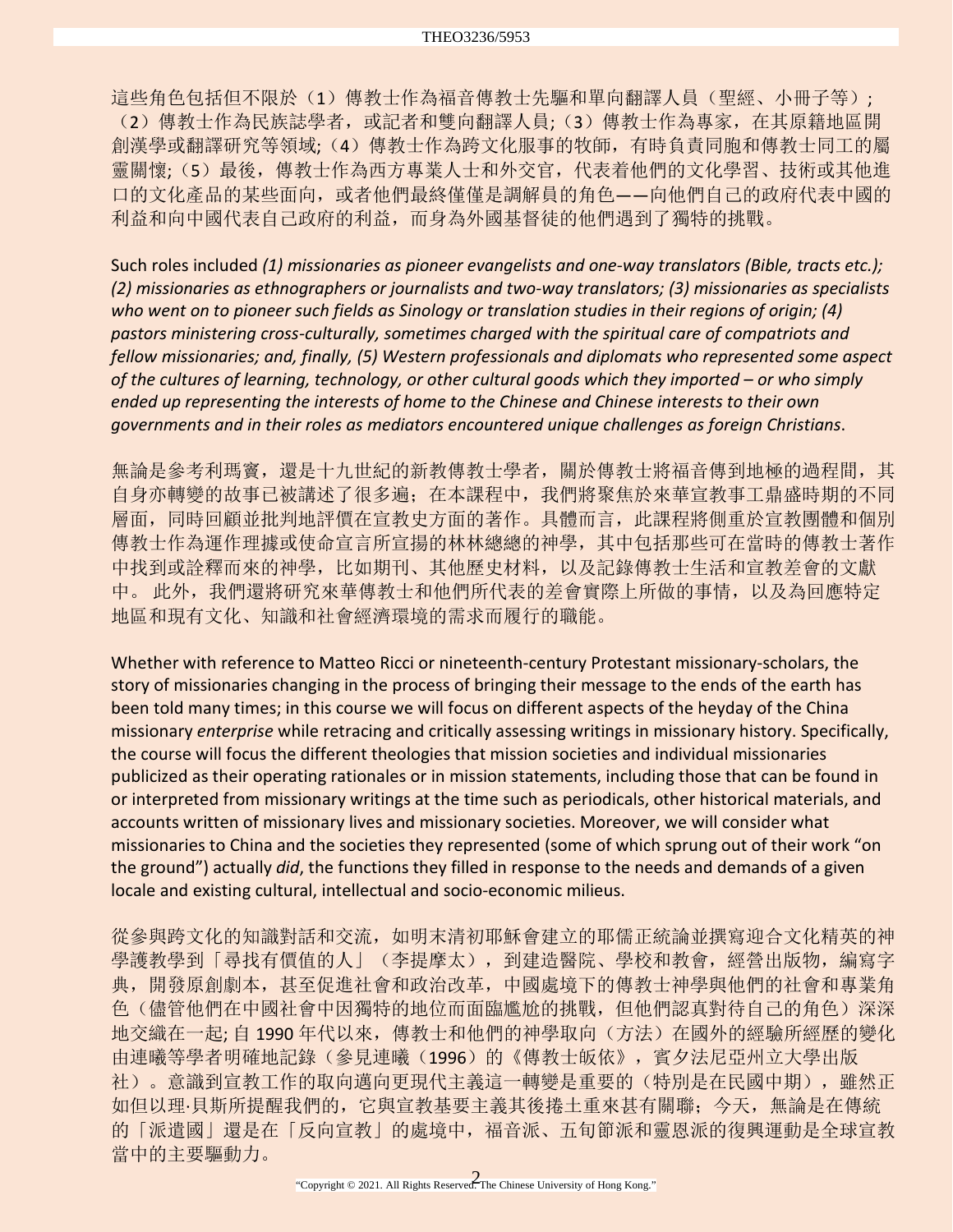From engaging in cross-cultural intellectual dialogue & exchange, as in the late Ming and early Qing Jesuit construction of a Confucian-Christian orthodoxy and writing theological apologetics catered to cultural elites (these early accommodationist attempts would influence later missionary generations, even where Protestants downplayed their indebtedness to Catholic predecessors), to "seeking the worthy" (Timothy Richard), building hospitals, schools, and churches, running publications, writing dictionaries, developing original scripts, and even promoting social and political reforms, the theologies of missionaries in Chinese contexts were deeply interwoven with their social and professional roles (roles they took seriously despite the awkward challenges of their *Sonderstellung* in Chinese society); the changes they and their theological approaches underwent in the course of their experiences abroad have been memorably documented by scholars such as Lian Xi since the 1990s (cf. Lian's *Conversion of Missionaries*: Penn State University Press, 1996). The importance of recognizing a shift towards more modernist approaches in mission work, particularly in mid-Republican China notwithstanding, missionary fundamentalism, as Daniel Bays reminds us in this connection, made its comeback in due course; today, evangelical, Pentecostal and charismatic renewal movements are among the leading drivers of global missions, whether in traditional "sending countries" or in the context of "reverse missions."

## **3.** 課程學習目標 **COURSE OBJECTIVES (LEARNING OUTCOMES)**

本課程的學習目標有四個層面:

1. 讓學生熟悉宣教運動的批判研究(集中於 19 至 20 世紀初的外國宣教)已經發揮影響;

2. 提出一種整全的、仔細的、批判的和同情的方法來重新詮釋基督教在中國的宣教史;

3. 鼓勵學生廣泛閱讀中英文的專題研究,並對現有學術研究作出自己的批判性回應。

4. 研究歷史宣教神學及方法與學生自身處境的關聯,並在適用的情況下討論這些在當代處境中的 重塑。

The goals of this course are:

- 1. To familiarize students with critical research on the missionary movement as it has played out in modern mission work in Chinese contexts, with a focus on  $19<sup>th</sup>$ -early 20<sup>th</sup>-century foreign missions;
- 2. To present a holistic, suitably nuanced and critical *as well as* sympathetic approach to reinterpreting the history of Christian missions in China;
- 3. To encourage students to read broadly on the topics presented, in both English and Chinese, and formulate their own critical responses to existing scholarship.
- 4. To examine the relevance of historical mission theologies and approaches to students' own contexts and, where applicable, discuss their reinvention in contemporary settings.

**Notes** Area of interest on the syllabus Area of interest not on the syllabus Questions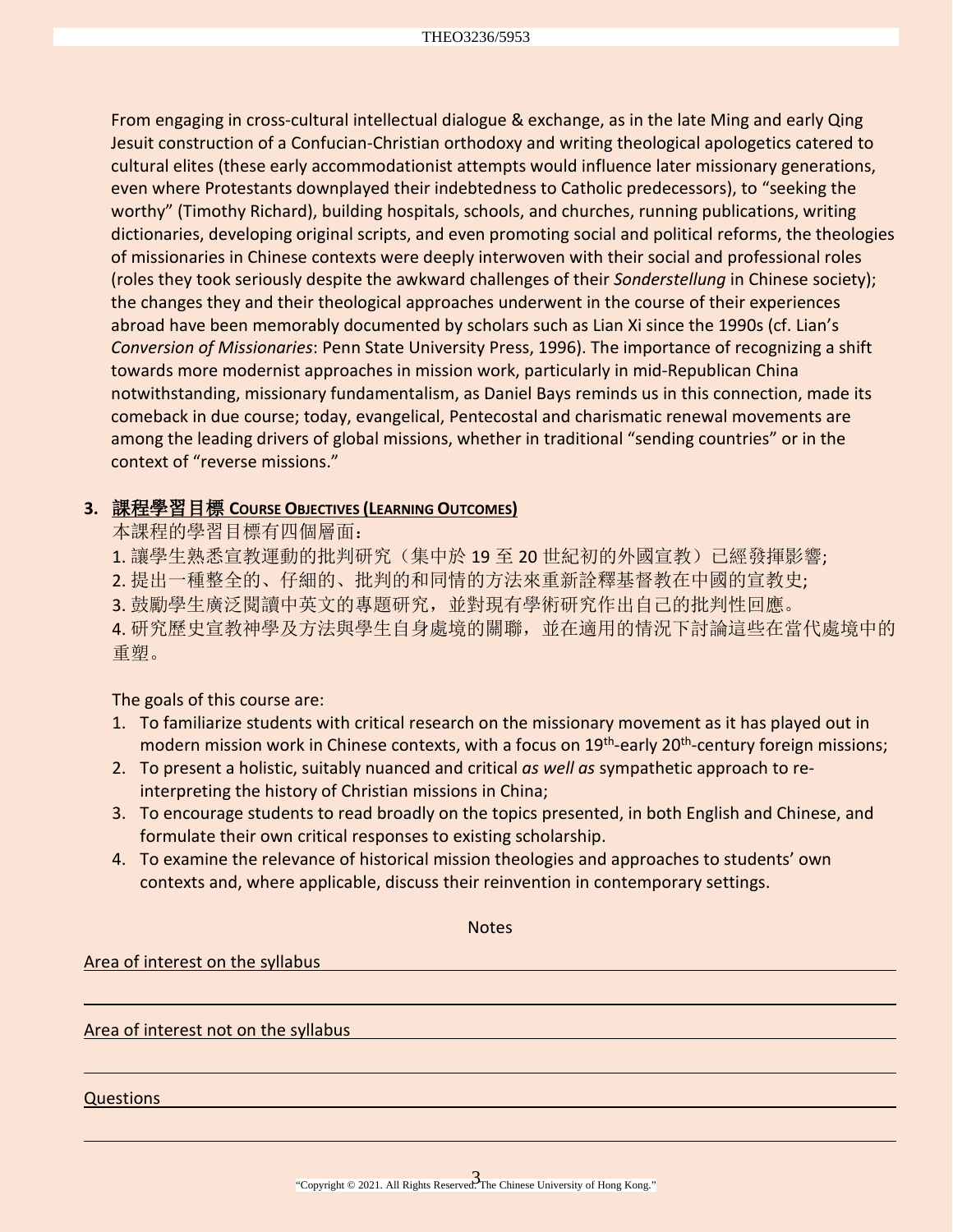## **4. COURSE SYLLABUS**

| 節數和日期                   | 課程題目                                                          | 閱讀材料                           |
|-------------------------|---------------------------------------------------------------|--------------------------------|
| <b>SESSION AND DATE</b> | <b>LECTURE TITLES AND TOPICS</b>                              | <b>READINGS</b>                |
| $\mathbf{1}$            | COURSE INTRO 課程簡介                                             | 文本 TEXT 1/補充材料                 |
| 1. FRIDAY JAN 14        | THE 'RICCEAN SYNTHESIS' 利瑪竇規矩                                 | <b>SUPPLEMENTARY READING 1</b> |
| $\overline{2}$          | 新教先驅者:郭士立和中國傳教會                                               | 文本 TEXT 2/補充材料                 |
| 2. FRIDAY JAN 21        | <b>GÜTZLAFF &amp; THE CHINA EVANGELIZATION SOCIETY</b>        | <b>SUPPLEMENTARY READING 2</b> |
| $\overline{3}$          | 聖靈的劍:馬禮遜和宣教著作                                                 | 文本 TEXT 3/補充材料                 |
| 3. FRIDAY JAN 28        | THE SWORD OF THE SPIRIT                                       | <b>SUPPLEMENTARY READING 3</b> |
|                         | <b>MORRISON &amp; MISSIONARY LITERATURE</b>                   |                                |
|                         | 農曆新年假期:                                                       | <b>CHOOSE BOOK FOR REVIEW</b>  |
| 4. FRIDAY FEB 4         | 1月31日-2月5日                                                    | <b>CF.6.B "POSSIBLE WORKS</b>  |
|                         | CHINESE NEW YEAR VACATION: 31 JAN-5 FEB                       | TO REVIEW" (NARRATIVE)         |
| $\overline{4}$          | 傳教士的學術研究 1: 理雅各的中國典籍                                          | 文本 TEXT 4/補充材料                 |
| 5. FRIDAY FEB 11        | <b>MISSIONARY SCHOLARSHIP I:</b>                              | <b>SUPPLEMENTARY READING 4</b> |
|                         | <b>LEGGE'S CHINESE CLASSICS</b>                               |                                |
| 5                       | 傳教士教育家和改革者:<br><b>MISSIONARY-EDUCATORS AND REFORMERS</b>      | 文本 TEXT 5/補充材料                 |
| 6. FRIDAY FEB 18        |                                                               | <b>SUPPLEMENTARY READING 5</b> |
| 6                       | 《億萬華民》:戴德生和中國內地會                                              | 文本 TEXT 6/補充材料                 |
| 7. FRIDAY FEB 25        | CHINA'S MILLIONS: TAYLOR AND THE CIM                          | <b>SUPPLEMENTARY READING 6</b> |
| $\overline{7}$          |                                                               |                                |
| 8. FRIDAY MAR 4         | 新教聖徒: 傳教士傳記                                                   | 文本 TEXT 7/補充材料                 |
|                         | <b>PROTESTANT SAINTS: MISSIONARY BIOGRAPHIES</b>              | <b>SUPPLEMENTARY READING 7</b> |
| 8                       | 傳教士的學術研究 Ⅱ: 德國傳教士訪華                                           | 文本 TEXT 8/補充材料                 |
| 9. FRIDAY MAR 11        | <b>MISSIONARY SCHOLARSHIP II:</b>                             | <b>SUPPLEMENTARY READING 8</b> |
|                         | <b>GERMAN MISSIONARIES TO CHINA</b>                           |                                |
| 9                       | "GOING NATIVE" (LEBBE) & LOCAL LEADERSHIP<br>入鄉隨俗(雷鳴遠)與地方領導力: | 文本 TEXT 9/補充材料                 |
| 10. FRIDAY MAR 18       |                                                               | <b>SUPPLEMENTARY READING 9</b> |
|                         |                                                               |                                |
| 10                      | THE MISSIONARY'S GAZE 傳教士的凝視:                                 | 文本 TEXT 10/補充材料                |
| 11. FRIDAY MAR 25       | MISSIONARY ETHNOGRAPHY 傳教士民族誌                                 | <b>SUPPLEMENTARY READING</b>   |
|                         |                                                               | 10                             |
| 12. FRIDAY APR 8        | <b>READING WEEK: APR 1-9</b>                                  | VISIT TO 道風山                   |
|                         |                                                               |                                |
| 14. FRIDAY APR 15       | 復活節假期                                                         | 4月15日、16日、18                   |
|                         |                                                               |                                |
| 11                      | 做在當中最小的身上:服事他人的使命                                             | <b>GUEST SPEAKER:</b>          |
| 15. FRIDAY APR 22       | <b>TO THE LEAST OF THESE</b>                                  | <b>THE LAST MISSIONARY</b>     |
|                         | <b>MISSION AS SERVICE TO OTHERS</b>                           | <b>PROF. TOBIAS BRANDNER</b>   |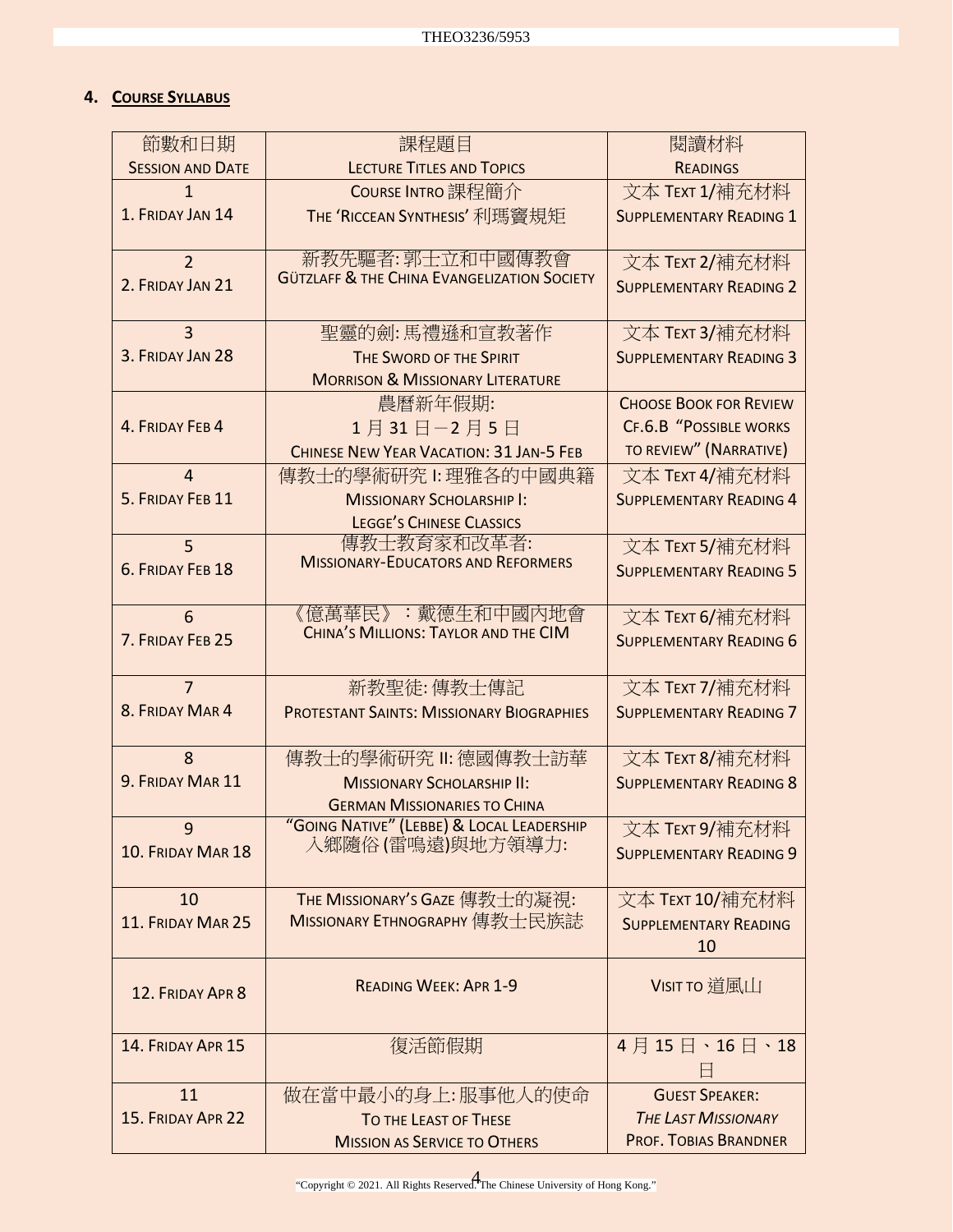## **5. COURSE COMPONENTS**

每個課程將包括兩節講座和一節討論(指導)並定期邀請學生參加課堂討論。 Each course session will consist of two parts lecture and one part discussion (tutorial). Students are invited to participate in class discussions on a regular basis.

作業列在下面的時間表中,且必須在截止日期的前後 24 小時之內提交並上傳到 Blackboard (參 見下文的「8. 電子學習平臺:提交作業」和「6. 評估方案」)。

Assignments are listed in the schedule below and must be submitted +/-24 hours within the due date and uploaded to Blackboard (confer "8. **E-LEARNING PLATFORM: SUBMITTING ASSIGNMENTS**" and "**6. ASSESSMENT SCHEME**" below).

## **6. ASSESSMENT SCHEME**

- **A. Overview**
- 1. **Book review**: 1,250 English words/2,000 中文 20% of final grade
- 2. **Proposal Presentation**: Outline & 5-slide PPT 30% of final grade
- 3. **Final Paper**: 4,000 English words/6,500 中文 50% of final grade

100%

## **B. Assignment Specifics**

**1. Book review of missionary biography or other missionary/mission society narrative account**: 1,250 English words/2,000 中文 **Due date: 11 March 2022.**

Please write a book review of one of the missionary biographies or other narrative accounts (or books with substantial narrative portions) that are listed below or discovered in your own perusal and research. The work might be an account written around the time it pertains to or published much later. For works written in the 19<sup>th</sup> century, be sure that you feel comfortable with the language and modes of expression, as these differ from contemporary scholarly works in English. Some works have been translated into Chinese, and you may also browse the relevant sections on the second floor of the CC library; a few missionary biographies are located in the University Library.

Your review should be targeted at an academic audience (whether the work is a scholarly contribution or not), considering the merits and limitations of the work (also in relation to its own target audience) and offering a critical and thorough assessment. Read other reviews of the work for inspiration, reference, and to gain a general impression of its place in scholarship, particularly in the case of books published more recently. The lines between biography, critical history, hagiography or even propagandistic works are not always immediately evident; be aware of the author's positions, unstated biases, angles, limitations and relevant alignments in your reading.

#### **Possible works to review**:

- Austin, Alvyn. *China's Millions: The China Inland Mission and Late Qing Society, 1832-1905*. Grand Rapids, Mich.: William B. Eerdmans Pub., 2007. [506pp.]
- Broomhall, Marshall. *The Jubilee Story of the China Inland Mission*. San Francisco: Chinese Materials Center, 1977. [386pp.]
- ---. *[Martyred Missionaries of the China Inland Mission](https://archive.org/details/martyredmission00broogoog/page/n355/mode/1up)*. London: Morgan & Scrott, 1901. [323pp.]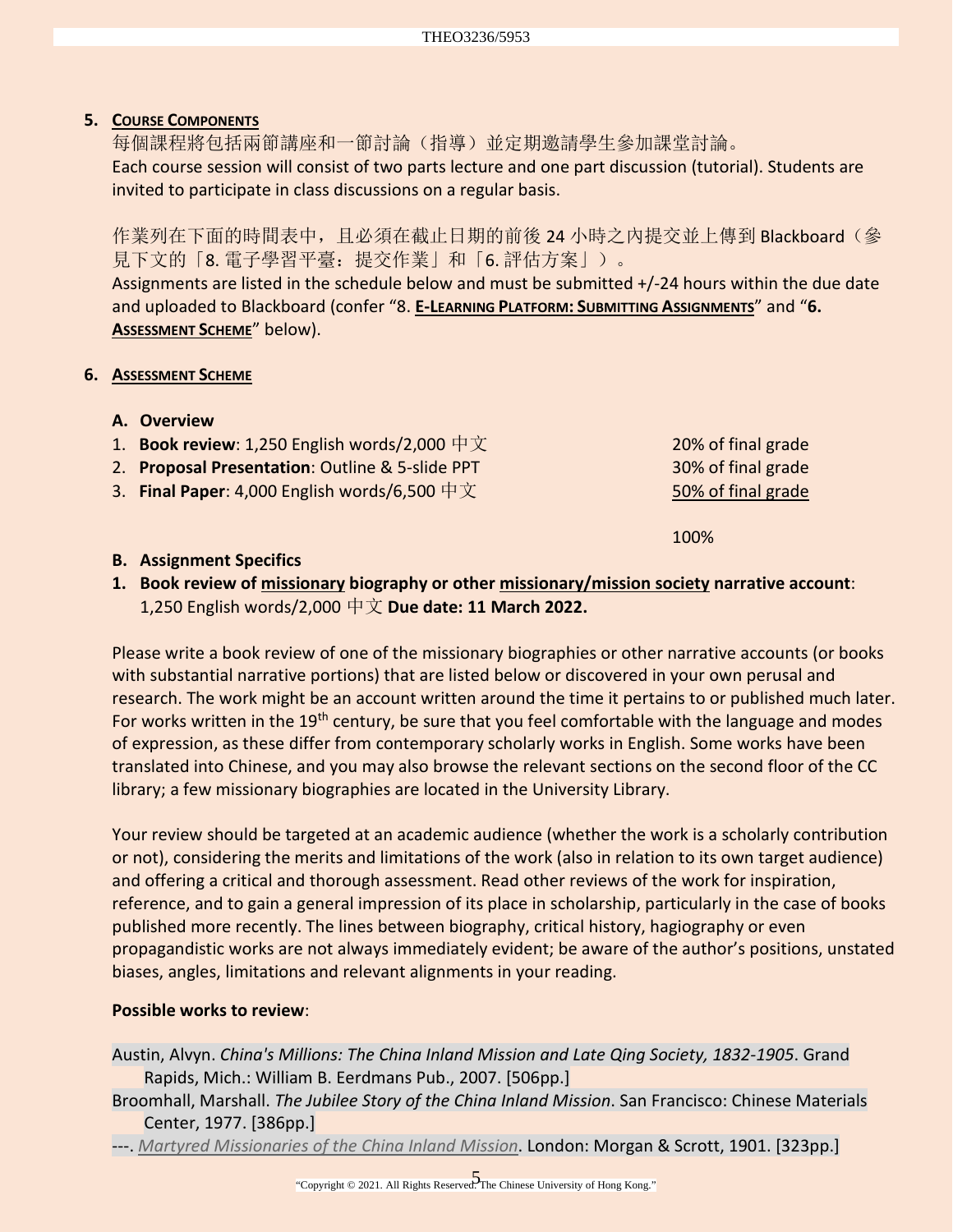- Dunne, George H. 《利玛窦到汤若望 : 晚明的耶穌会传敎士》[*Generation of Giants: The Story of the Jesuits in China in the Last Decades of the Ming Dynasty*. Notre Dame, Ind.: U of Notre Dame, 1962. 389pp.] 上海: 上海古籍出版社, 2003.
- Foster, Arnold. *[Christian Progress in China; Gleaning from the Writings and Speeches of Many Workers](https://babel.hathitrust.org/cgi/pt?id=coo.31924022921815&view=1up&seq=9)*. London: The Religious Tract Soc., 1889. [255pp.]
- Gibson, John Campbell. *[Mission Problems & Mission Methods in South China; Lectures on Evangelistic](https://archive.org/details/missionproblemsm00gibs/page/5/mode/1up)  [Theology](https://archive.org/details/missionproblemsm00gibs/page/5/mode/1up)*. London: Oliphant, Anderson & Ferrier, 1902. [12 lectures; 332pp.]
- Glover, A. E. A 蓋落窪. *Thousand Miles of Miracle: A [Personal Record of God's Delivering Power in](https://archive.org/details/in.ernet.dli.2015.505016/page/n395/mode/1up)* 
	- *[China](https://archive.org/details/in.ernet.dli.2015.505016/page/n395/mode/1up)*. Singapore: Overseas Missionary Fellowship Ltd., 1991(reprinted of 1904 edition). [372pp.]
- Guinness, Mary Geraldine 金樂婷. *The Story of the China Inland Mission*. San Francisco: Chinese Materials Centre, 1977 (reprint of London: Morgan & Scott, 1897 - 1900).
- Gützlaff, Karl Friedrich. *Journal of Three Voyages Along the Coast of China, in 1831, 1832 & 1833*. Taipei: Cheng Wen Pub. Co.,1968 (reprint of Londom: F. Westley & A.H Davas, 1834).
- Hao Ping. *John Leighton Stuart's Political Career in China*, translated by Hao Tianhu. Abingdon, Oxon: Routledge, 2018.
- John, Griffith, *[A Voice from China](https://archive.org/details/avoicefromchina00johngoog/page/n14/mode/2up)*. London: James Clarlce & co., 1907.
- Lutz, Jessie Gregory. *Opening China: Karl F.A. Gützlaff and Sino-Western Relations, 1827-1852*. Grand Rapids, Mich.: William B. Eerdmans Pub., 2008.
- MacGowan, John. *Christ or Confucius, Which? Or, The Story of the Amoy Mission*. Taipei: Cheng Wen Pub. Co., 1971 (reprint of London : London Missionary Society, 1889). [208pp.]
- 麥高溫著,朱濤等譯:《中國人生活的明與暗》(北京:時事出版社,1998)。
- Martin, W.A.P. *The Awakening of China*. New York: Doubleday, Page & Com., 1901.
- ---. *A Cycle of Cathay*. New York: Fleming H. Revell Co., 1897.
- ---. *The Lore of Cathay or the Intellect of China*. New York: Fleming H. Revell Co., 1901.
- 丁韙良著,沈弘等譯:《花甲憶記──一位美國傳教士眼中的晚清帝國》(桂林:廣西師範大學,  $2004$ )。
- Matheson, Donald. *Narrative of the Mission to China of the English Presbyterian Church*. 1866.
- Medhurst, Walter Henery. *China: Its State & Prospects, with Special Reference to the Spread of the Gospel*. London: Snow, 1842.
- Nevius, Helen S.C. *[The Life of John Livingston for Forty Years a Missionary in China](https://archive.org/details/cu31924023221454/page/12/mode/2up)*. New York ; Chicago : Fleming H. Revell Co., 1895. [476pp.]
- Paton, David M. *Christian Missions and the Judgment of God*. Grand Rapids, Michigan: William B. Eerdmans pub. Co., 1996.
- Pullinger, Jackie, and Andrew. Quicke. *Chasing the Dragon: One Woman's Struggle against the Darkness of Hong Kong's Drug Dens*. 2nd. American Ed.; Rev. and Updated ed. Ventura, Calif.: Regal, 2006. 中文: 《追龍》[Chinese version is available for borrowing at CC.]
- Ren, Chengyuan. *[A Tamarisk Garden Blessed with Rain or The Autobiography of Pastor Ren](https://archive.org/details/MN41760ucmf_6/page/n181/mode/2up)*. London: The Religious Tract, 1930. [228pp.]
- Richard, Timothy 李提摩太. Forty-five Years China, Reminiscences. New York: Stokes, 1916. Print. 李提 摩太, 李憲堂., 侯林莉., and 侯林莉. 《親歷晚清四十五年 : 李提摩太在華回憶錄. 》天津市: 天 津人民出版社, 2005. Print. 國家清史編纂委員會・編譯叢刊.
- Stock, Evgene. *For Christ in Fuh-kien, the story of the Fuk-kien Mission of the Church Missionary Society*. London: Church Missionary Soc., 1904.
- Stuart, John Leighton. *Fifty Years in China: The Memoirs of John Leighton Stuart, Missionary and Ambassador*. New York: Random House, 1954. [346pp.]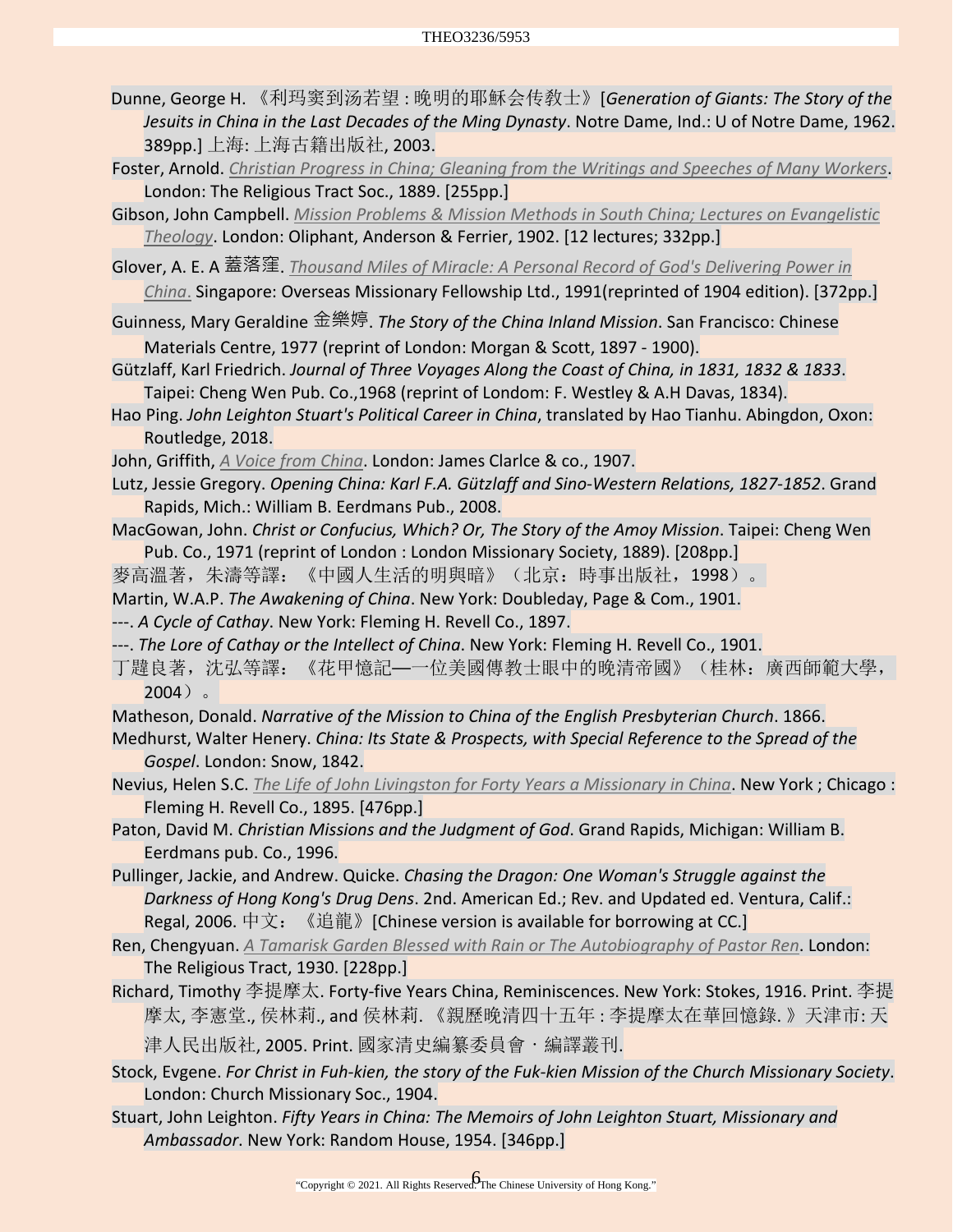Taylor, Howard, Mrs. [Geraldine Taylor 金樂婷] China Inland Mission, and Overseas Missionary Fellowship. *Behind the Ranges: Fraser of Lisuland, S.W. China*. London: Lutterworth and the China Inland Mission, 1944. [255 pp.]

### **2. Proposal Presentation: Outline & 5-slide PPT**

Prepare a short presentation on the topic of your final paper. Supply a handout with your central argument (thesis), subsidiary points or questions, and a working bibliography of 5-8 sources.

#### **Proposal due date for feedback: 15 April 2022** (presentation date: 22 April 2022)

#### **The proposal outline should contain the following:**

- 1. Statement of interest in the topic (why do I want to know more about this?)
- 2. Aim of the research or central research question (what major question am I addressing?)
- 3. Paper outline with heading/title and sub-headings (a topic and a title are not the same)
- 4. List of initial sources/working bibliography (the main work or works you are consulting)
- 5. Expected difficulties (perhaps in finding more sources or how to narrow down the topic)

#### **3. Final Paper (50%). Final paper deadline TBA.**

**The final paper should be written on the topic of your book review**, consulting relevant sources on the themes you have worked out in your initial engagement with critical questions on the period of missionary history it pertains to. It should be well-referenced, well-written, and well-argued.

#### **Grading of the final paper**

- *50% Research, Substance, Coherence, Relevance, and Independent Critical Thought*
- *30% Structure and Organization (presentation of argument, structure, logic)*
- *20% Style and Language (your language should be clear, concise, polished)*
- o Consistency and accuracy in bibliographic entries and footnotes (follow a style guide, such as the [Chicago Manual of Style:](https://www.chicagomanualofstyle.org/tools_citationguide/citation-guide-1.html) https://www.chicagomanualofstyle.org/home.html or  $\mathbb{R}$   $\mathbb{H}$ [國文哲研究集刊》撰](https://www.litphil.sinica.edu.tw/public/6-5-format.pdf)稿格式:<https://www.litphil.sinica.edu.tw/public/6-5-format.pdf> for papers written in Chinese)
- o Presentation (formatting, including 'front matter,' name, student ID, course title, date)
- o Clarity of language, accuracy and precision (avoid vague generalization), succinctness

#### **C. Submitting Your Work**

- a. Upload your assignment to BLACKBOARD or email it to the instructor. Only Word-format is accepted. PDF is regarded as non-submission. Clearly indicate your name, the date, and the course name and number on your submission. The paper must contain a title (perhaps with a subtitle), introduction & conclusion, and bibliography.
- b. At the same time also upload a soft copy of the completed assignment to the plagiarism detection engine VeriGuide, at the URL:<https://veriguide2.cse.cuhk.edu.hk/cuhk/>
- **c. The system will issue a receipt** that also contains a declaration of honesty, which is the same as that in [http://www.cuhk.edu.hk/policy/academichonesty/p10.htm.](http://www.cuhk.edu.hk/policy/academichonesty/p10.htm) **The declaration should be uploaded in PDF to BLACKBOARD or emailed to the instructor**.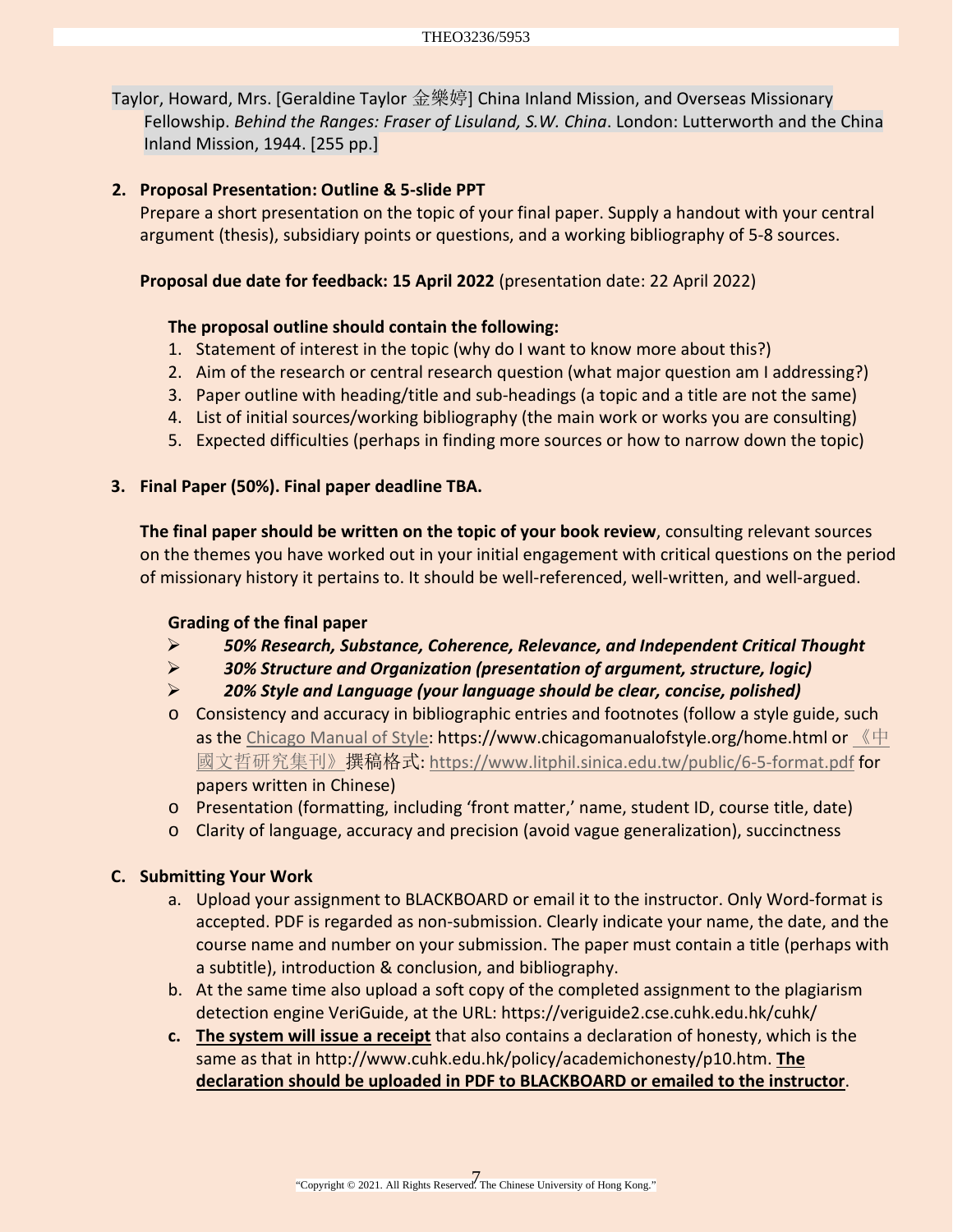#### **7. CLASS SCHEDULE: DUE DATES**

| <b>SESSION</b>    | <b>SESSION TOPIC</b>                      | <b>ASSIGNMENT</b>               |
|-------------------|-------------------------------------------|---------------------------------|
| 1                 | COURSE INTRO 課程簡介                         | <b>WEEKLY READING</b>           |
| 1. FRIDAY JAN 14  |                                           | <b>ASSIGNMENTS POSTED TO BB</b> |
|                   | 農曆新年假期:                                   | <b>THINK ABOUT BOOK FOR</b>     |
| 4. FRIDAY FEB 4   | 1月31日-2月5日                                | <b>BOOK REVIEW*</b>             |
| 4                 | 傳教士的學術研究                                  | <b>SELECT BOOK FOR REVIEW*</b>  |
| 5. FRIDAY FEB 11  | <b>MISSIONARY SCHOLARSHIP I</b>           |                                 |
| 8                 | 傳教士的學術研究 II                               | <b>BOOK REVIEW DUE</b>          |
| 9. FRIDAY MAR 11  | <b>MISSIONARY SCHOLARSHIP II</b>          |                                 |
|                   | <b>READING WEEK: APR 1-9</b>              | <b>PROPOSAL DUE</b>             |
| 12. FRIDAY APR 8  | Visit to 道風山                              | (FOR FEEDBACK)                  |
|                   | 復活節假期                                     | <b>RETURN PROPOSALS BEFORE</b>  |
| 14. FRIDAY APR 15 |                                           | <b>PRESENTATION</b>             |
| 11                | 做在當中最小的身上:服事他人的使命                         | <b>5-10-MIN. PRESENTATION</b>   |
| 15. FRIDAY APR 22 | & PROPOSAL PRESENTATIONS WITH BRIEF       | 潘蕾蕾                             |
|                   | <b>DISCUSSION OF INDIVIDUAL PROPOSALS</b> | 《最後的宣教士》                        |
| 16. FRIDAY APR 27 | <b>SUBMISSION DEADLINE TBA</b>            | <b>FINAL PAPER DUE</b>          |

\*SEE SUGGESTIONS FOR MISSIONARY BIOGRAPHIES AND OTHER NARRATIVE MISSION ACCOUNTS UNDER SECTION **5**. ABOVE. YOU MAY CHOOSE OTHERS.

#### **8. REFERENCES**

#### *DOCUMENTARY HISTORIES*

Varg, Paul A. *Missionaries, Chinese, and Diplomats: The American Protestant Missionary Movement in China, 1890-1952*. New York: Octagon, 1977. Print.

#### *HANDBOOKS*

- Gu Changsheng. *Missionaries and pre-1949 China* 顾长声:《傳教士與近代中國》(上海:人民出版社, 1981 初版,1991 增補本,2004 修訂版,2012 四版).
- Latourette, Kenneth Scott. *A History of Christian Missions in China*. Taipei: Cheng Wen Pub. Co., 1975 ( Reprint of London: Society for Promoting Christian Knowledge, 1929).中譯: 賴德烈著,雷立柏等譯: 《基督教 在華傳教史》(香港:道風書社,2009).
- Tiedeman, R.G. Handbook of Christianity in China, Volume Two: 1800-present. Leiden: Brill, 2009.

#### *INDICES*

Lodwick, Kathleen L. *The Chinese Recorder Index: A Guide to Christian Missions in Asia, 1867-1941*, 2 volumes. Wilmington,Del.: Scholarly Resources, 1986. [CC Reference]

同方知网 技术有限公司, and 清华大学. 《近代中国专名翻译词典》 [electronic Resource] (2001). Web.

#### *OTHER READINGS*

Barnett, Suzanne Wilson, and Fairbank, John King. *Christianity in China: Early Protestant Missionary Writings*. Cambridge, Mass.: Published by the Committee on American-East Asian Relations of the Dept. of History in Collaboration with the Council on East Asian Studies/Harvard U : Distributed by the Harvard UP, 1985. Print.

Bates, M. Searle, "The Theology of American Missionaries in China, 1900-1950." In *The Missionary Enterprise in China and America*, edited by John King Fairbank. Cambridge: Harvard UP, 1974. Print.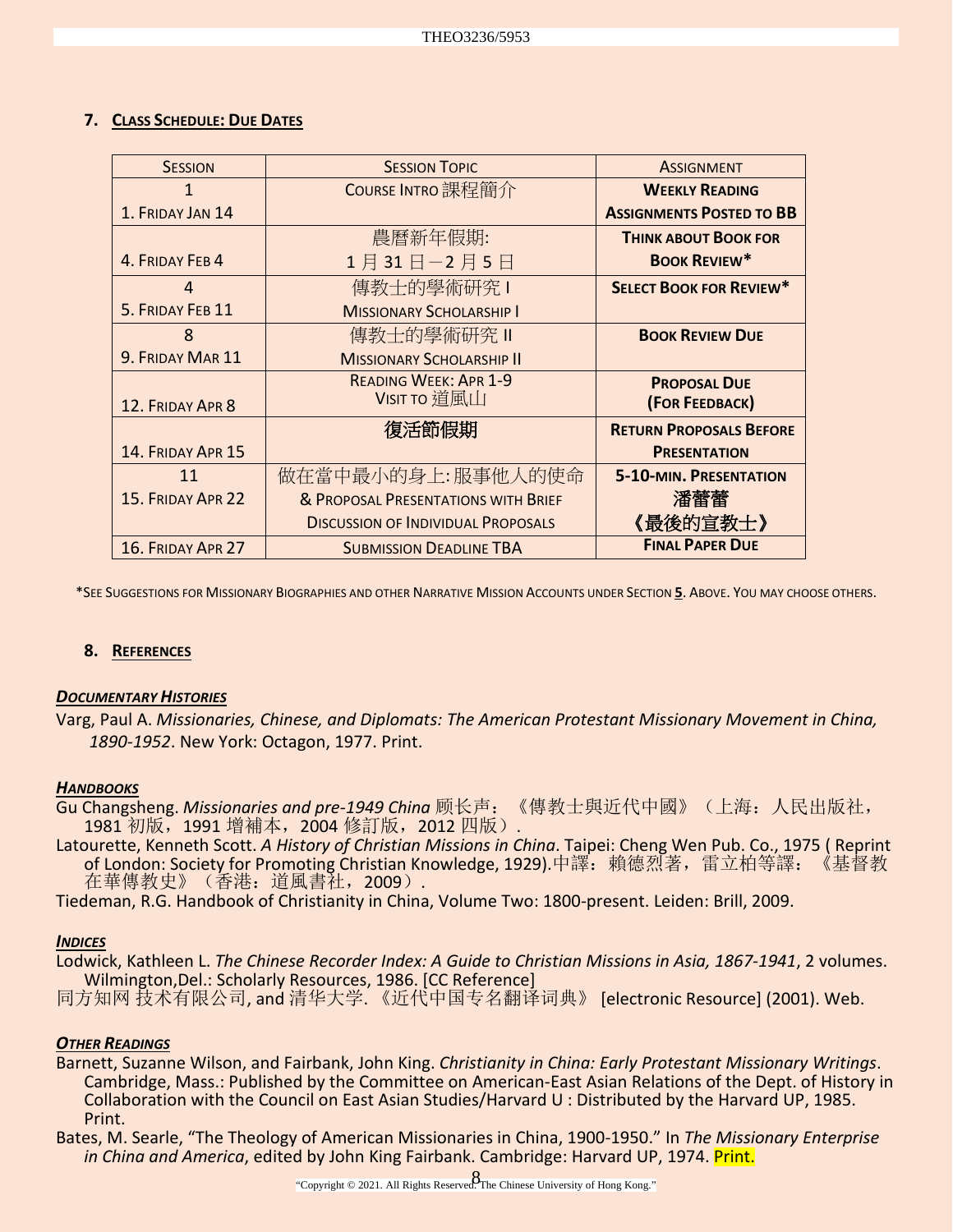Bays, Daniel H. "American Public Discourse on the Church in China." *China Review* 9, No. 2 (Fall 2009): 1-16.

---. *China's Christian Colleges: Cross-Cultural Connections, 1900-1950* (co-edited with Ellen Widmer). Stanford: Stanford University Press, 2009.

---, and Grant Wacker, editors. *The Foreign Missionary Enterprise at Home*. Tuscaloosa: University of Alabama Press, 2010. Religion and American Culture. Web.

Betz, Karin. "Karl Gützlaff (1803-1851) und das Christentum in Ostasien: Ein Missionar zwischen den Kulturen." China Review International 14.1 (2007): 157-62. Web.

Bevans, Stephen B., and Roger Schroeder. *Constants in Context: A Theology of Mission for Today*. Maryknoll, N.Y.: Orbis, 2004. 中文:Bevans, Stephen B., and Roger Schroeder. 《演變中的永恆: 當代宣教神學》.香 港: 道風書社, 2011.

Bohr, Paul Richard. *Famine in China and the Missionary: Timothy Richard as Relief Administrator and Advocate of National Reform, 1876-1884*. Cambridge, Mass.: East Asian Research Center, Harvard U, 1972.

Bosch, David J. *Transforming Mission: Paradigm Shifts in Theology of Mission*. Twentieth Anniversary ed. Maryknoll, N.Y.: Orbis, 2011.

Chang, Ching-Yin 張勤瑩. "Missionary Children in China: China Inland Mission and the Foundation of the Chefoo Schools in Late of Nineteenth Century." 《文化研究》(2014): 291-332.

Chang, Derek. *Citizens of a Christian Nation*. Philadelphia: U of Pennsylvania, 2011. Politics and Culture in Modern America. Web.

Chu, Cindy Yik-yi. "The Catholic Church in China In The First Half Of The Twentieth Century." *Eurasian Encounters*. Vol. 2. Amsterdam: Amsterdam UP, 2018. 155-76.

---. *Catholicism in China, 1900-Present*. New York: Palgrave Macmillan, 2014.

---. "From the Pursuit of Converts to the Relief of Refugees: The Maryknoll Sisters in Twentieth-Century Hong Kong." *The Historian* (Kingston) 65.2 (2002): 353-76. Web.

---, and Sisters, Maryknoll. *The Diaries of the Maryknoll Sisters in Hong Kong, 1921-1966*. New York: Palgrave Macmillan US, 2007. Web.

Chuang, Hsin-Tien 莊心恬. 《耶穌會的再適應 : '中華帝國志'中的儒學形象》. 初版 ed. 新北市: 稻鄉出版 社, 2014. Print.

Clark, Anthony E. *A Voluntary Exile: Chinese Christianity and Cultural Confluence Since 1552*. Lanham, MD: Lehigh UP, 2014. Print. Studies in Missionaries and Christianity in China.

Cohen, Paul A. *Discovering History in China: American Historical Writing on the Recent Chinese Past*. New York: Columbia UP, 2010. Print. Studies of the East Asian Institute.[ 《在中國發現歷史 : 中國中心觀在美國的 興起》,林同奇译, 第 1 版 ed. 北京: 社會科學文獻出版社, 2017].

---. "Christian Missions and Their Impact to 1900." In *The Cambridge History of China*, Vol. 10, Late Ch'ing, 1800-1911, Part 1. eds. by Twitchett, Denis & Fairbank, John K. (Cambridge: Cambridge Univ. Press, 1978), pp. 543-590.\*本文有中譯,參《劍橋中國晚清史》,中國大陸及台灣均有譯本。

Connolly, Noel, and Lucas, Brian. "A Theological Reflection on the *'Missio Ad Gentes'*." Australasian Catholic Record 96.4 (2019): 411-20. Web.

Daily, Christopher A. *Robert Morrison and the Protestant Plan for China*. Hong Kong: Hong Kong UP, HKU, 2013. Web.

Du Halde, Jean-Baptiste. 《耶稣会士中國书简集 : 中國回忆录》. 第 1 版 ed. 鄭州市: 大象出版社, 2001. Print. 西方早期漢學經典譯叢.

---. *Eighteenth Century Collections Online*. Vol. 4. London: Printed by and for John Watts, 1736. Web.

Fairbank, John King. *The Missionary Enterprise in China and America*. Cambridge: Harvard UP, 1974. Print.

Gernet, Jacques. 《中國與基督教 : 中西文化的首次撞擊》. 增補本, 第 1 版 ed. 上海: 上海古籍出版社, 2003. Print.

Gützlaff, Karl. *Making of the Modern World*. Vol. 2. New-York: Published by J.P. Haven, 1834. Web.

Gregg, Alice Henrietta. *China and Educational Autonomy*: *The Changing Role of the Protestant Educational Missionary in China, 1807-19937* (1969). Print. (Also available here:

https://babel.hathitrust.org/cgi/pt?id=mdp.39015001802712&view=1up&seq=7 )

Harrison, Henrietta. The Missionary's Curse and Other Tales from a Chinese Catholic Village. Berkeley and London: U of California, 2013. Print.

Hastings, Adrian. "The Clash of Nationalism and Universalism within Twentieth-Century Missionary Christianity." Stanley, Brian, and Alaine M. Low, eds. Missions, Nationalism, and the End of Empire. Grand Rapids, Mich.: W.B. Eerdmans Pub., 2003. Print. Studies in the History of Christian Missions.

Hollinger, David A. Protestants Abroad : How Missionaries Tried to Change the World but Changed America Princeton: Princeton UP, 2017. Web.

Hsia, R. Po-chia. A Jesuit in the Forbidden City. Oxford: Oxford UP, 2010. Web.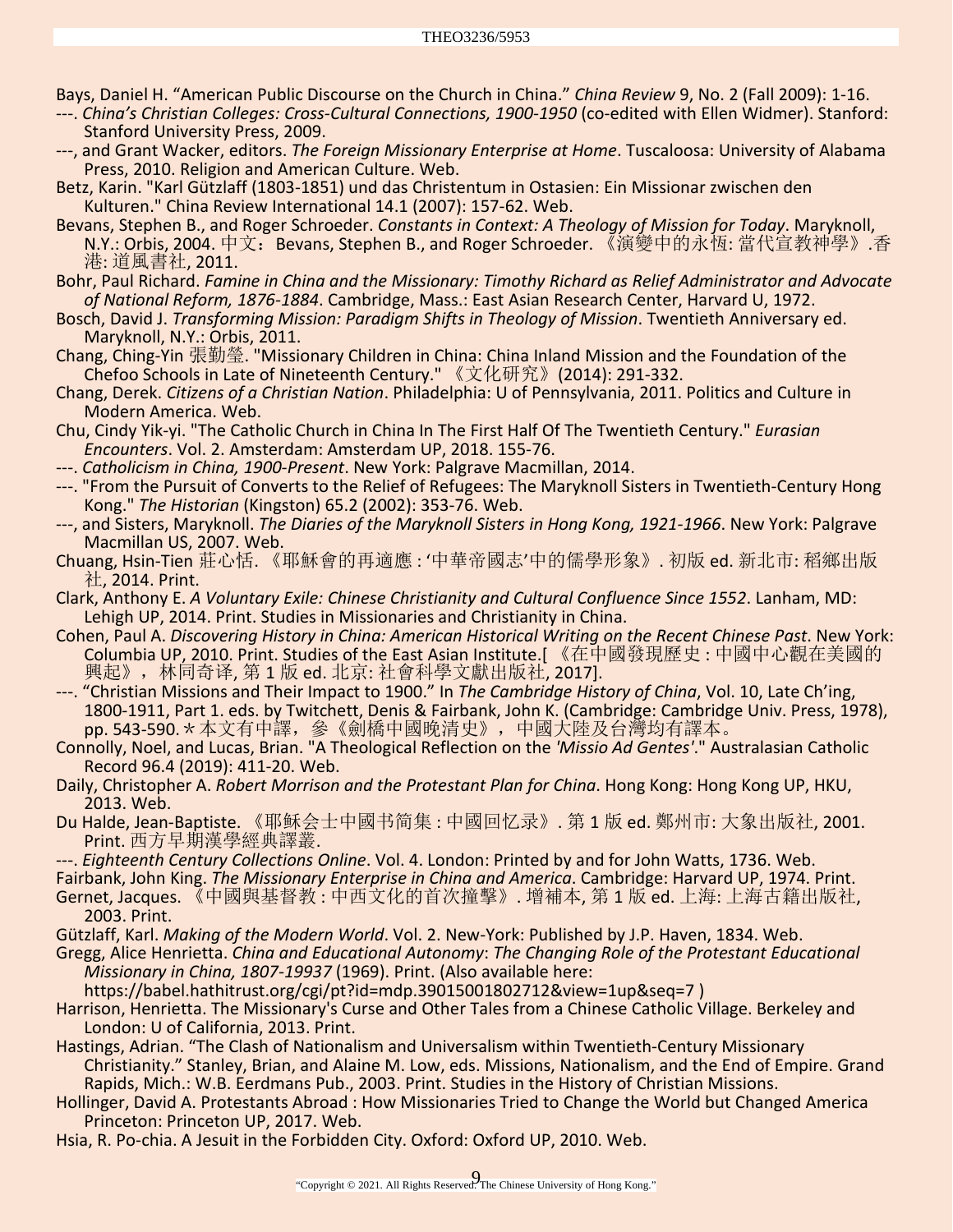- Hu Weiqing "Missionaries in Modern China and Their Perceptions of Confucianism (近代來華傳教士的儒學 觀)." Christianity. Vol. 3. 2013. 135-91. Religious Studies in Contemporary China Collection. Web. Johnson, Eunice V, and. Timothy Richard's Vision. Havertown: Lutterworth, 2015. Web.
- Kaiser, Andrew T. Encountering China : The Evolution of Timothy Richard's Missionary Thought (1870-1891). Eugene, Oregon: Pickwick Publications, 2019. Print.
- Kilcourse, Carl S. "Instructing the Heavenly King: Joseph Edkins's Mission to Correct the Theology of Hong Xiuquan." The Journal of Ecclesiastical History 71.1 (2020): 116-34. Web.
- Klein, Thoralf. "Biography and the Making of Transnational Imperialism: Karl Gützlaff on the China Coast, 1831–1851." Journal of Imperial and Commonwealth History 47.3 (2018): 415-45. Web.
- ---. "Biography and the Making of Transnational Imperialism: Karl Gützlaff on the China Coast, 1831– 1851." Journal of Imperial and Commonwealth History 47.3 (2018): 415-45. Web.
- Küng, Hans, and Ching, Julia. Christentum und chinesische Religion. München: Piper, 1988. Print.
- Lee, Joseph Tse-Hei 李榭熙. The Bible and the Gun: Christianity in South China, 1860-1900. New York: Routledge, 2003. [李榭熙(Joseph Tse-Hei Lee)著,雷春芳譯: 《聖經與槍炮—基督教與潮州社會 (1860-1900)》(北京:社科文獻,2010).]
- Legge, James. The Notions of the Chinese concerning God and Spirits : With an Examination of the Defense of an Essay on the Proper Rendering of the Words Elohim and Theos into the Chinese Language, by William J. Boone. Taipei: Ch'eng Wen, 1971. Print.
- Lian Xi. *The Conversion of Missionaries: Liberalism in American Protestant Missions in China, 1907-1932*. University Park, Pa.: Penn State UP, 1997. Print.
- Liu Yu. "The Preparation for Proselytizing: Matteo Ricci's Treatise "Jiao-You-Lun (On Friendship)"." Mosaic (Winnipeg) 43.3 (2010): 167-83. Web.
- Lodwick, Kathleen L. *The Widow's Quest: The Byers Extraterritorial Case in Hainan, China, 1924-1925*. Bethlehem [Pa.] : London: Lehigh UP ; Associated UPes, 2003. Print.
- Luo Yi 羅易. "論利瑪竇《交友論》的歷史地位." 佛山科學技術學院學報: 社會科學版 34.1 (2016): 42-46. Web.
- Lutz, Jessie Gregory. Opening China: Karl F.A. Gützlaff and Sino-Western Relations, 1827-1852. Grand Rapids, Mich.: William B. Eerdmans Pub., 2008. Print.
- ---. Christian Missions in China: Evangelist of What? Boston: Heath, 1965. Print.
- Lyall, Leslie T. Come Wind, Come Weather; the Present Experience of the Church in China. Chicago: Moody, 1960. Print.
- Mariani, Paul P. "The First Six Chinese Bishops of Modern Times: A Study in Church Indigenization." The Catholic Historical Review 100.3 (2014): 486-513. Web.
- ---. "China's 'Christian General' Feng Yuxiang, the Evangelist Jonathan Goforth and the Changde Revival of 1919." Studies in World Christianity 20.3 (2014): 238-58. Web.
- Martin, W. A. P. "Secular Literature," & "Discussion," in Records of the General Conference of the Protestant Missionaries of China, Held at Shanghai, May 10-24, 1877 (Shanghai: Presbyterian Mission Press, 1878) , 227-241. [http://www.archive.org/details/recordsofgeneral00gene.](http://www.archive.org/details/recordsofgeneral00gene) Accessed 2 Jan. 2021.
- Menegon, Eugenio. "Jesuit Emblematica in China." Monumenta Serica 55.1 (2007): 389-437. Web.
- ---. "The True Meaning of the Lord of Heaven, Written by Matteo Ricci." Journal of Jesuit Studies 4.4 (2017): 682-85. Web.
- Mungello, D. E. "Reinterpreting the History of Christianity in China." The Historical Journal 55.2 (2012): 533-52. Web.
- ---. Curious Land : Jesuit Accommodation and the Origins of Sinology. Stuttgart: F. Steiner Verlag Wiesbaden, 1985. Print.<br>---. Leibniz and Confucianism, the Search for Accord. Honolulu: U of Hawaii, 1977. Print.
- 
- ---. The Catholic Invasion of China. Lanham, MD: Rowman & Littlefield Group, 2015. Critical Issues in World and International History. Web. ---. The Great Encounter of China and the West, 1500-1800. 3rd ed. Lanham, MD: Rowman & Littlefield, 2009.
- 
- Ng, Peter Tze Ming. Chinese Christianity: An Interplay between Global and Local Perspectives. Leiden: Brill, 2012. Print.
- Pfister, Lauren F. "The Legacy of James Legge." International Bulletin of Mission Research 22.2 (1998): 77-82.<br>---. Striving for 'the Whole Duty of Man': James Legge and the Scottish Protestant Encounter with China :
- *Assessing Confluences in Scottish Nonconformism, Chinese Missionary Scholarship, Victorian Sinology, and Chinese Protestantism*. Frankfurt Am Main ; New York: Peter Lang, 2004.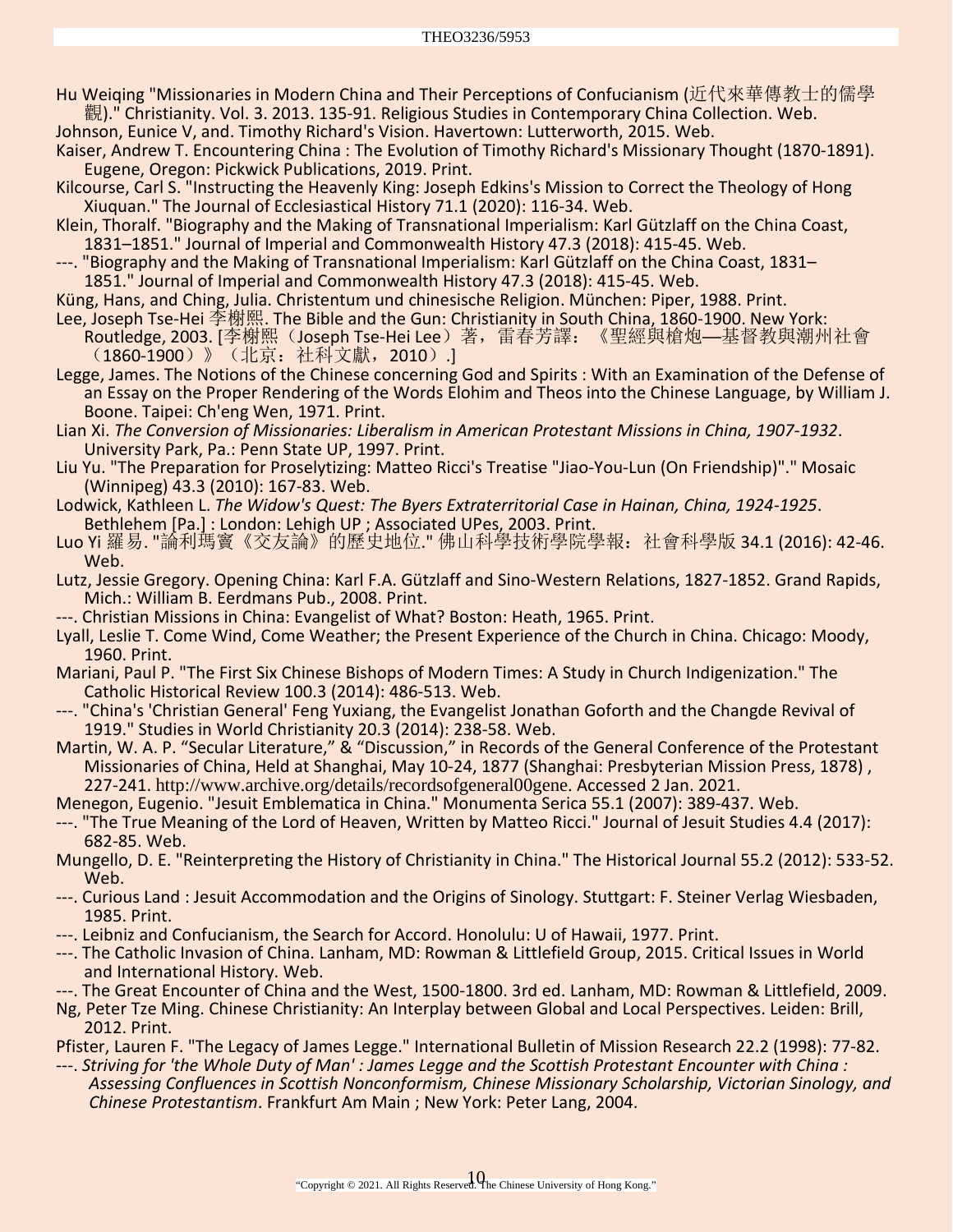- Pollard, Samuel. In Unknown China; a Record of the Observations, Adventures and Experiences of a Pioneer Missionary during a Prolonged Sojourn amongst the Wild and Unknown Nosu Tribe of Western China. London: Seeley, Service &, 1921. Print.
- Reichelt, Karl Ludvig. Karl Ludvig Reichelt Sermons in Chinese 1936-1938. 1936. Web.
- Ricci, Matteo, and Chung, Andrew. 《交友論》.北京:北京大學宗敎硏究所,2000. Print. 明末淸初耶穌會思 想文獻彙編;第 5 冊.
- --- and Eugenio Menegon. 《耶穌會與天主教進入中國史》 = Della Entrata Della Compagnia Di Giesù E Christianità Nella Cina. 第 1 版 ed. 北京: 商務印書館, 2014. Print.
- ---, and Timothy James Billings. On Friendship : One Hundred Maxims for a Chinese Prince = 《交友論》. New York: Columbia UP, 2009. Print.
- Richard, Timothy and 陳義海. 《李提摩太在華回憶錄》. 第 1 版 ed. 南京市: 江蘇鳳凰文藝出版社, 2018. Print. 中國親歷.
- ---. 《醒華博議》. 上海: 广學會, 1899. Print.
- ---. and 侯林莉. 《親歷晚清四十五年 : 李提摩太在華回憶錄》. 第 1 版 ed. 天津市: 天津人民出版社, 2005. Print. 國家清史編撰委員會・編譯叢刊. [Richard, Timothy. Forty-five Years China, Reminiscences. New York: Stokes, 1916. Print.]
- Ruokanen, Huang, Ruokanen, Miikka, and Huang, Baoluo. 《基督宗教與中國文化:關於中國處境神學的中 國-北歐會議論文集》,2003 年 8 月 13-17 日,芬蘭拉普蘭。第 1 版 ed。北京:中國社會科學出版 社, 2004. Print.
- Shaffer, Robert., and Rutgers The State University of New Jersey New Brunswick. Pearl S. Buck and the American Internationalist Tradition [electronic Resource] (2003). Web.
- Shaw, Yu-ming. An American Missionary in China : John Leighton Stuart and Chinese-American Relations. Cambridge, Mass.: Council on East Asian Studies, Harvard U, 1992. Print. Harvard East Asian Monographs ; 158.
- Smith, Arthur H. 明恩溥. *Chinese Characteristics*. Shannon, New York: Irish UP; Barnes & Noble, 1972. [《中國 人的特性》, 匡雁鵬譯. 全譯本, 第 1 版 ed. 北京: 光明日報出版社, 1998.]
- Smith, Arthur H. 明恩溥. Chinese Characteristics. NY.: Fleming H. Revell company, 1894.
- ---. Village Life in China. Boston : Little, Brown, 1970.
- ---, 匡雁鵬譯: 《中國人的特性》(北京: 時事出版社, 1998).
- ---, 午晴等譯: 《中國鄉村生活》(北京: 時事出版社,1998).
- Song, Baiyu Andrew, and Michael A. G. Haykin. *Training Laborers for His Harvest: A Historical Study of William Milne's Mentorship of Liang Fa*. Eugene, Oregon: Wipf & Stock, 2015. Print.
- Soothill, William Edward. *Timothy Richard of China: Seer, Statesman, Missionary & the Most Disinterested Adviser the Chinese Ever Had*. London: Seeley, Service, 1926.
- Stanley, Brian, and Alaine M. Low. Missions, Nationalism, and the End of Empire. Grand Rapids, Mich.: W.B. Eerdmans Pub., 2003.
- Stauffer, T. Milton, ed. The Christian Occupation of China: A General Survey of the Numerical Strength and Geographical Distribution of the Christian Forces in China. San Francisco: Chinese Materials Center, 1979. [中譯參中華續行委辦會調查特委會編。《中華歸主:中國基督教事業統計(1901-1920)》。北 京:中國社會科學院世界宗教研究所,1985 年。]
- Sunquist, Scott. *Understanding Christian Mission: Participation in Suffering and Glory*. Grand Rapids, Michigan: Baker Pub. Group, 2013.
- Tang Yijie. *Confucianism, Buddhism, Daoism, Christianity and Chinese Culture*. Berlin, Heidelberg: Springer Berlin / Heidelberg, 2015. China Academic Library. Web.
- Thomas, Norman E, editor. *Classic Texts in Mission and World Christianity: A Reader's Companion to David Bosch's Transforming Mission*. Maryknoll, N.Y.: Orbis, 1995. [world mission]
- Walls, Andrew F. "The Gospel as the Prisoner and Liberator of Culture." Missionalia 10.3 (1982): 93-105. Web.
- Walls, Andrew F. The Missionary Movement in Christian History: Studies in the Transmission of Faith. Maryknoll, N.Y.: Orbis, 1996.
- Wang, Wenzong. "Timothy Richard." Builders of the Chinese Church. Lutterworth, 2015. 173. Web.
- Wayland, Francis. "The Moral Dignity of the Missionary Enterprise. A Sermon Delivered Before the Boston Baptist Foreign Mission Society on the Evening of October 26, and Before the Salem Bible Translation Society on the Evening of November 4, 1823." Boston: James Loring, 1824.
- Whyte, Bob. Unfinished Encounter : China and Christianity. London: Fount Paperbacks, 1988. Print. Wiest, Jean-Paul. "Bringing Christ to the Nations: Shifting Models of Mission among Jesuits in China." The Catholic Historical Review 83.4 (1997): 654-81. Web.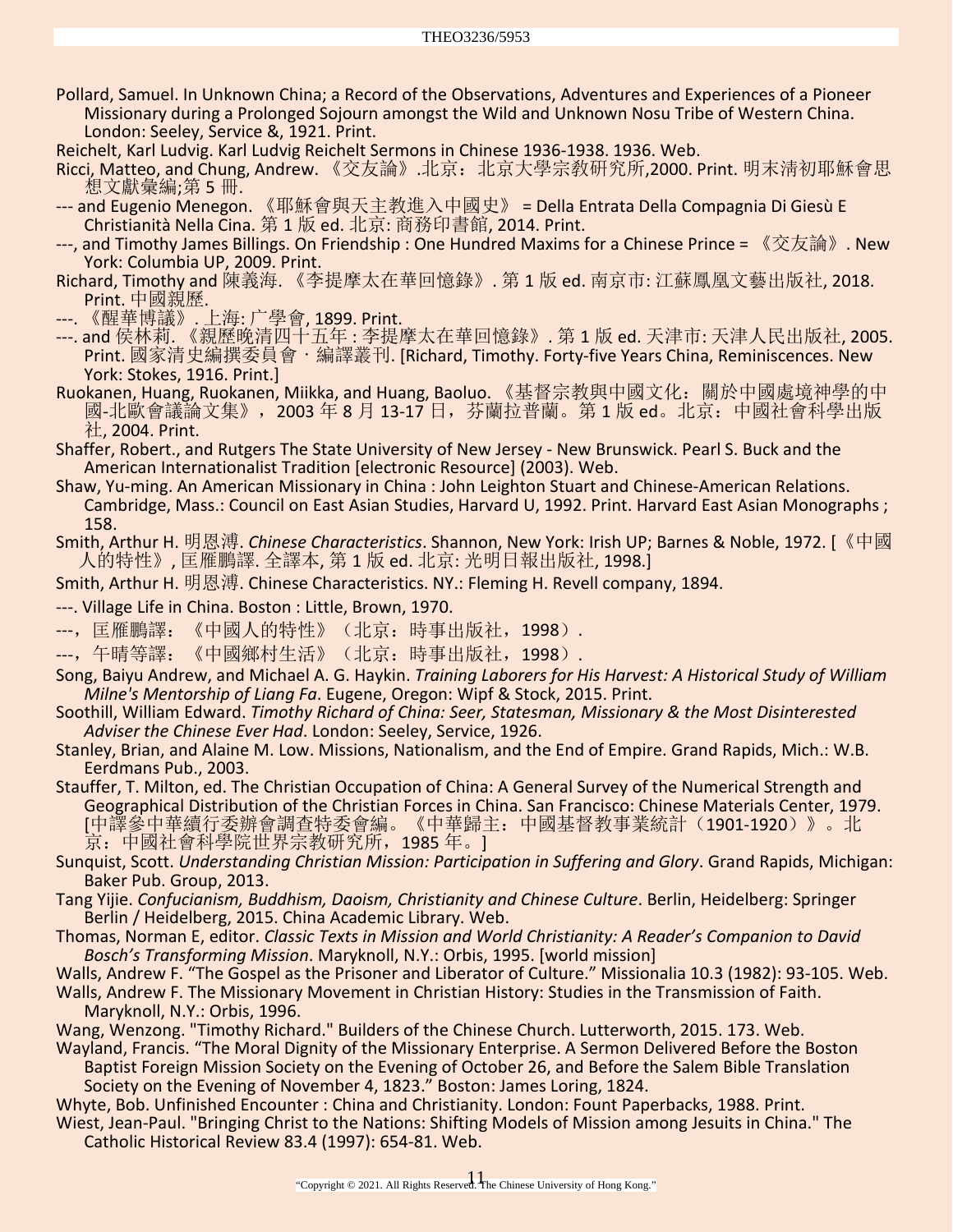- Wiest, Jean-Paul. "The Legacy of Vincent Lebbe." International Bulletin of Mission Research 23.1 (1999): 33-37. Web.
- Wu, Albert Monshan. From Christ to Confucius : German Missionaries, Chinese Christians, and the Globalization of Christianity, 1860-1950 (2016). Print.
- ---. "The Quest for an "Indigenous Church": German Missionaries, Chinese Christians, and the Indigenization Debates of the 1920s." The American Historical Review 122.1 (2017): 85-114. Web.
- Wu Xiaoxin, Christianity in China: A Scholar's Guide to Resources in the Libraries and Archives of the United States (Second edition). London: Routledge, 2014.
- Wylie, A. Memorials of Protestant Missionaries to the Chinese: Giving a List of Their Publications, and Obituary Notices of the Deceased. With Copious Indexes. Taipei: Cheng-Wen Pub., 1967. Print.
- Xing Jun. "The American Social Gospel and the Chinese YMCA." The Journal of American-East Asian Relations 5.3-4 (1996): 277-304. Web.
- Xu, Dongfeng. *The Concept of Friendship and the Culture of Hospitality: The Encounter between the Jesuits and Late Ming China* (2011). Web.
- Xu Kaiming, and University of Birmingham. A Historical Study of Protestant Missionaries' View on Chinese Ancestor Worship from the Late 19th Century to the Early 20th Century. 2002. Print.
- Xu Yihua. "St. John's University, Shanghai as an Evangelising Agency." Studies in World Christianity 12.1 (2006): 23-49. Web.
- Yao Xiyi Kevin. "At the Turn of the Century: A Study of the China Centenary Missionary Conference of 1907." International Bulletin of Mission Research 32.2 (2008): 65-70.
- ---. The Fundamentalist Movement Among Protestant Missionaries in China, 1920-1937. Lanham, Md.: University Press of America, 2003. [姚西伊:《為真道爭辯: 在華基督新教傳教士基要主義運動(1920- 1937)》(香港: 宣道出版社, 2008).]
- Yang, Huilin 楊慧林. China, Christianity, and the Question of Culture. Waco: Baylor UP, 2014. Print.
- ---. ""本地化"還是"處境化":漢語語境中的基督教詮釋." Shi Jie Zong Jiao Yan Jiu = Shijie Zongjiao Yanjiu 1 (2003): 64-74. Web.
- Yin, Yanan. "A Hermeneutic Study on Translating Confucianism in The Chinese Recorder." 學術界 7 (2018): 235-46. Web.
- Zhou Weichi. "Timothy Richard and Christian Socialism." LOGOS & PNEUMA-CHINESE JOURNAL OF THEOLOGY 55 (2021): 271-303. Web.
- Zhuo Xinping, editor. Christianity. Leiden: Brill, 2013. Print.
- Zürcher, Erik. "Confucian and Christian Religiosity in Late Ming China." The Catholic Historical Review 83.4 (1997): 614-53. Web.
- 许吉 施毅 邓宏勇 袁敏 张洋. "基于《民国时期期刊全文数据库(1911-1949)》的汗法计量研究." Zhongguo Zhong Yi Yao Tu Shu Qing Bao Za Zhi 38.1 (2014): 27-29. Web.

*IMPORTANT DATABASE:* Important database:《民国时期期刊全文数据库(1911-1949)》 [electronic Resource]. 上海市: 《全国报刊索引》编辑部], 2010. Accessed 5Jan. 2022.

#### *MISSION PERIODICALS*

*The China Christian Year Book*, 1926-1939. Shanghai: Christian Literature Society.

*The China Mission Year Book*, 1910-1925. Shanghai: Christian Literature Society.

*West China Missionay News*, (Chengtu, China). West China Missions Advisory Board, 1899-1943.

## *International Review of Mission*, 1912-

《東西洋考每月統記傳》1833-1838(北京:中華書局,1997)。

《遐邇貫珍》1853-1856(上海:上海辭書出版社,2005)。

《中外新聞七日錄》1865-1867(台北:華文書局影印版,1969)。

《教會新報》1868-1873(台北:華文書局影印版,1968)。

《萬國公報》1874-1883, 1889-1907 (台北: 華文書局, 1968)。

《中西聞見錄》1872-1875(南京:南京古舊書店,1992影印版)。

《格致彙編》1876-1892(南京:南京古舊書店,1992影印版)。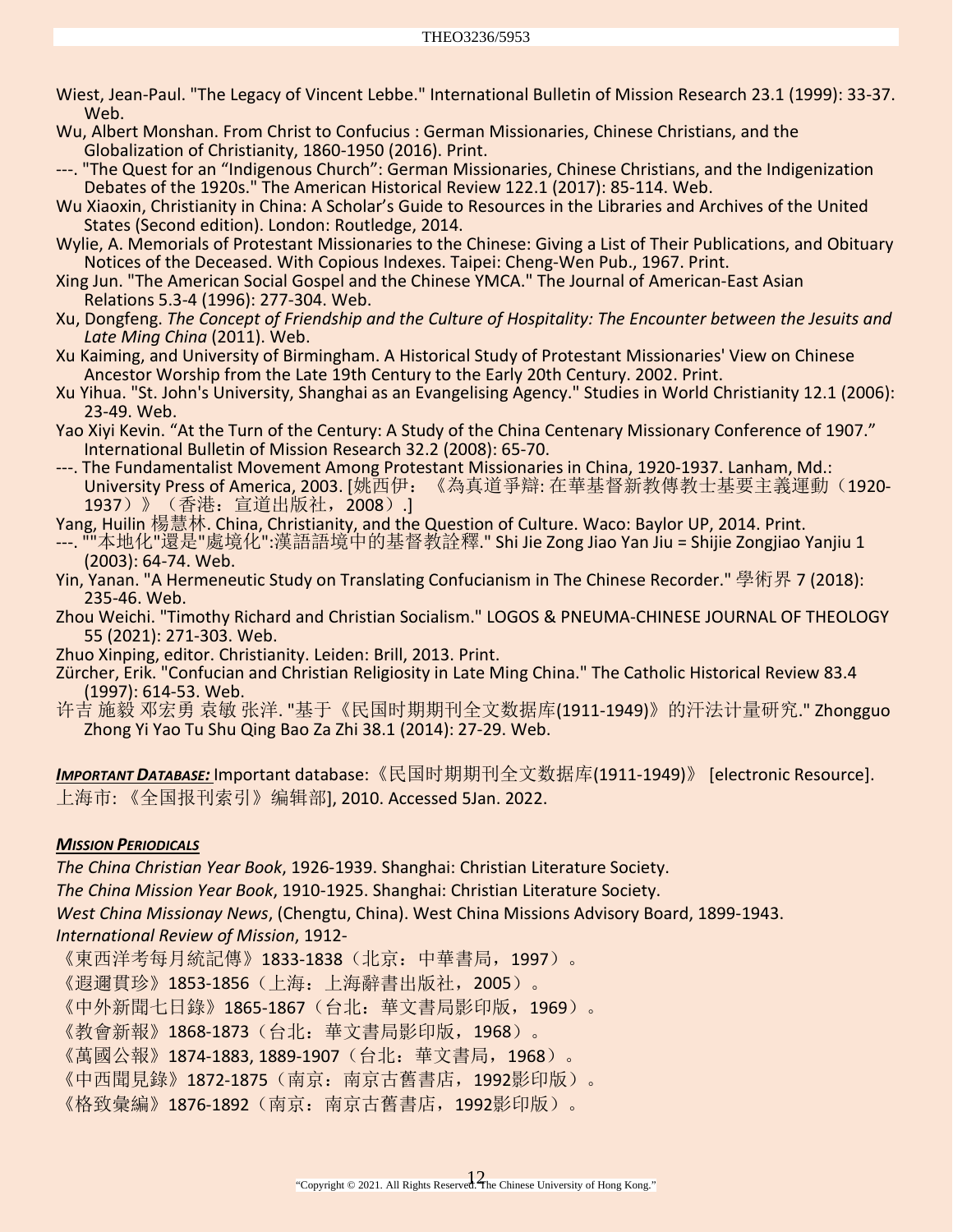*With links*[: China Medical Missionary Journal;](https://guides.library.yale.edu/missionperiodicals) [Chinese Recorder;](https://guides.library.yale.edu/c.php?g=296315&p=1976867) [Chinese Repository;](https://guides.library.yale.edu/c.php?g=296315&p=1976866) [Occasional Papers of the](https://guides.library.yale.edu/c.php?g=296315&p=1976865)  [China Inland Mission/China's Millions;](https://guides.library.yale.edu/c.php?g=296315&p=1976865)《萬國公報 [傳教士報紙》](http://laokan.dachengdata.com/magazinfo?biaoshi=7034131&pn=1)[\(Review of the Times\)](http://laokan.dachengdata.com/magazinfo?biaoshi=7034131&pn=1)

*18TH-19TH-CENTURY MISSIONARY REPORTS AND SURVEYS* (compiled by 邢福增 for《近代基督教來華傳教運動》)

Records of the General Conference of the Protestant Missionary of China, Held at Shanghai, 1877. Taipei: Cheng Wen Pub. Co., 1973 (reprint of Shanghai: Presbyterian Mission Press, 1878).

Records of the General Conference of the Protestant Missionary of China ,Held at Shanghai, 1890. Shanghai: American Presbyterian Mission Press, 1890.

China Centenary Missionary Conference Records; Report of the Great Conference Held at Shanghai, April 5th to May 8th,1907. New York: American Tract Soc., 1907.

MacGillivray, Donald, ed. A Century of Protestant Mission in China, 1807-1907. San Francisco : Chinese Materials Center, 1979 (reprint of Shanghai: American Presbyterian Mission Press, 1907).

Chinese Church As Revealed in the National Christian Conference held at Shanghai, May 2 to May 11, 1922. Shanghai: Oriental Press, 1922.

基督教全國大會籌備委員會編:《基督教全國大會報告書》(上海:該會,1922)。

Stauffer, Milton F, ed. The Christian Occupation of China; a General Survey of the Numerical Strength of Geographical Distribution of the Christian Forces in China. xerox copy, San Francisco: Chinese Materials Center, 1979.

中華續行委辦會調查特委會編:《中華歸主──中國基督教事業統計》(上海:商務印書館,1922)。 中國社會科學院世界宗教研究所: 《中華歸主—中國基督教事業統計 (1901-1920)》,全三冊 (北

京:中國社會科學出版社,1987)。

Hocking, William E. ed. **Re-thinking Mission: a Laymen's Inquiry After One Hundred Years**. New York ; London : Harper & Brothers, 1932.

美國平信徒調查團編,徐寶謙等譯:《宣教事業平議》(上海:商務印書館,1934)。

Petty, Orville A. Laymen's Foreign Mission Inquiry Regional Reports of the Commission Appraisal, Supplementary Series, Vol. II & V: China. New York: Harper & Brother Pub., 1933.

World Missionary Conference. Edinburgh: 1910. Report of the Commission I-VIII, V.1-9.

The Jerusalem Meeting of the International Missionary Council, 1928, V. 1-8.

The Madras Series, Presenting Papers Based upon the Meeting of the International Missionary Council, at Tambaram, Madras, India, Dec. 12th to 29th, 1938, V.1-7.

- Thomas J. Cochrane, Survey of the Missionary Occupation of China. Shanghai: Christian Literature Society for Chinese, 1913.
- Charles L. Boynton & Charles D. Boynton, 1936 Handbook of the Christian Movement in China Under Protestant Auspices. Shanghai: National Christian Council of China, 1936.
- 畢範宇 (Frank W. Price)編: 《正訂中國基督教團體調查錄》 (上海: 中華全國基督教協進會, 1950)。

*Christian Education in China: A Study made by and Educational Commission Representing the Mission Boards and Societies Conducting Work in China*. New York: Committee of Reference and Council of the Foreign Missions Conference of N. America., 1922.

*Religious Education in the Chinese Church: the Report of a Deputation, 1931*. Shanghai: National Committee for Christian Religious Education in China, 1931.

*Education for Services in the Christian Church in China: the Report of a Survey Commission, 1935*, with Supplementary Chapters by C. Stanley Smith. New York: Board of Founders, Nanking Theological Seminary, 194? 中譯: 韋格爾及視察團編: 《培養教會工作人員的研究》(上海: 中華基督教宗教教育促進 會,1935)。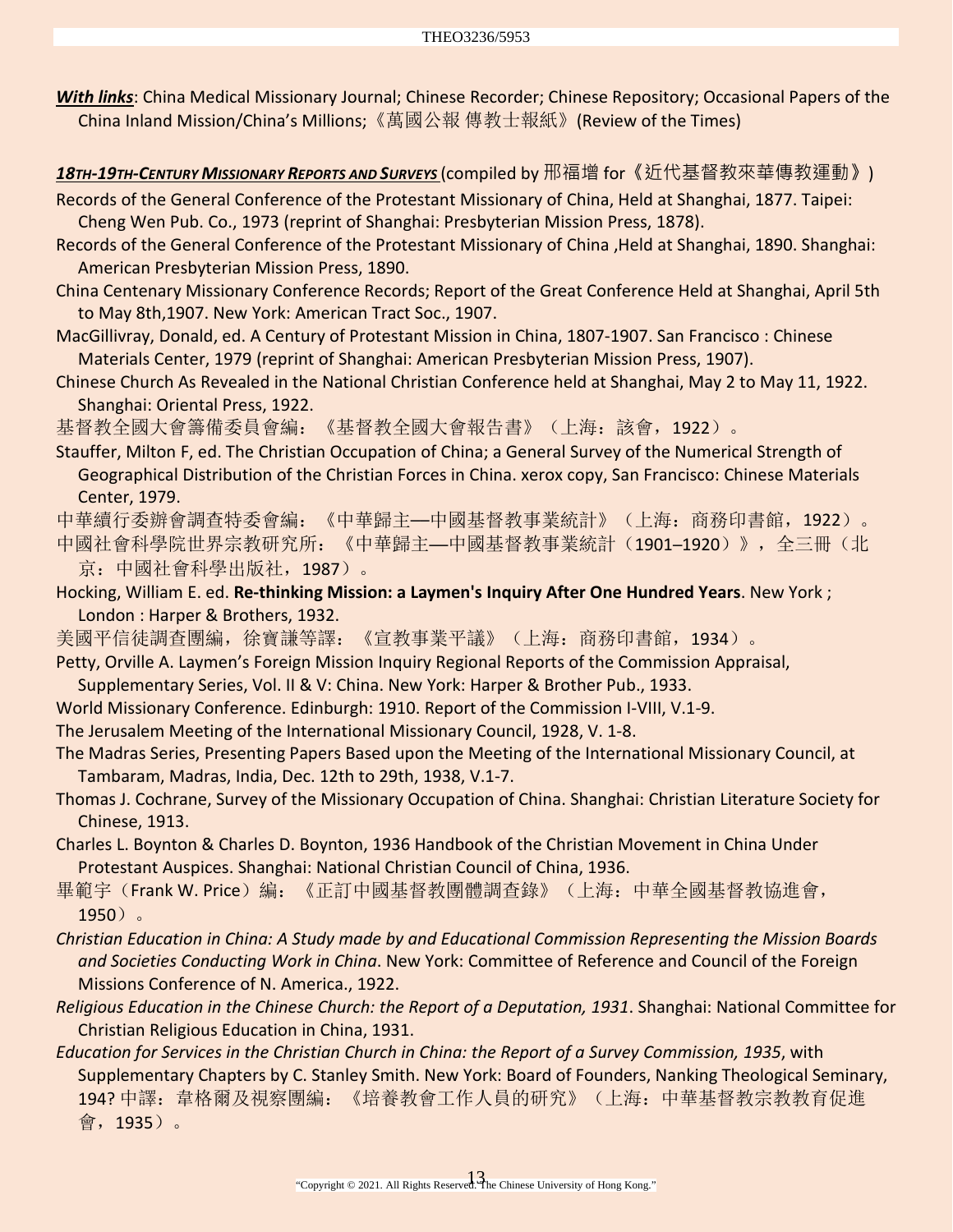## *ONLINE RESOURCES*

Bibliographic Dictionary of Chinese Christianity (English and Chinese) [http://www.bdcconline.net](http://www.bdcconline.net/) Chicago Manual of Style Online, "Quick Citation Guide"

[https://www.chicagomanualofstyle.org/tools\\_citationguide.html](https://www.chicagomanualofstyle.org/tools_citationguide.html) China Historical Christian Databas[e https://chcdatabase.com/review-and-recordings-from-workshop/](https://chcdatabase.com/review-and-recordings-from-workshop/) Chinese University of Hong Kong, Independent Learning Center (ILC) <https://www.ilc.cuhk.edu.hk/Chinese/APAMLA/APA/APAliterature.aspx> China Zentrum, Religions & Christianity in Today's China (English-language journal) [http://www.china](http://www.china-zentrum.de/en/e-journal-rctc/)[zentrum.de/en/e-journal-rctc/](http://www.china-zentrum.de/en/e-journal-rctc/) Hathi Trust Digital Library ("not-for-profit collaborative of academic and research libraries preserving 17+ million digitized items") [https://www.hathitrust.org](https://www.hathitrust.org/) (See digitized issues of the Chinese Recorder: [https://catalog.hathitrust.org/Record/012178095\)](https://catalog.hathitrust.org/Record/012178095) Hu Jie 胡杰,《麥地沖的歌聲》[Songs from Maidichong] <https://youtu.be/A0umVais55c> Internet Archive<https://archive.org/details/ita-bnc-mag-00002831-001>(see Matteo Ricci's De Christiana expeditione apud Sinas《利瑪竇中國札記》[https://archive.org/details/ita-bnc-mag-00002831-001\)](https://archive.org/details/ita-bnc-mag-00002831-001) KU Leuven, Chinese Christian Texts Database [http://heron-net.be/pa\\_cct/index.php/Search/advanced/ccts](http://heron-net.be/pa_cct/index.php/Search/advanced/ccts) Maryknoll Mission Archives<https://maryknollmissionarchives.org/collection-overview/> MIT Visualizing Cultures<https://visualizingcultures.mit.edu/home/index.html> > "Missionary Commentary on an Illustrated Anti-Christian Chinese Pamphlet." [https://visualizingcultures.mit.edu/cause\\_of\\_the\\_riots/cr\\_book\\_01.html](https://visualizingcultures.mit.edu/cause_of_the_riots/cr_book_01.html) Passionist Historical Archive > Passionist China Collection: [https://passionistarchives.org/explore-our](https://passionistarchives.org/explore-our-history/international-passionist-history/china-historical-summary/passionist-china-collection/)[history/international-passionist-history/china-historical-summary/passionist-china-collection/](https://passionistarchives.org/explore-our-history/international-passionist-history/china-historical-summary/passionist-china-collection/) Purdue University, Purdue University Online Writing Lab (OWL) [https://owl.purdue.edu](https://owl.purdue.edu/) SOAS Special Collections Library, University of London, "Missionary Collections" (including LMS, Methodist, Presbyterian, CIM)<https://www.soas.ac.uk/library/archives/collections/missionary-collections/> <https://www.translatebible.com/chinese-bible-translation-timeline.html> *University of Southern California, International Mission Photography Archive, ca.1860-ca.1960 (IMPA)*  <http://digitallibrary.usc.edu/cdm/collections/collection/p15799coll123> Whitworth University, SAM China Mission Photograph Collection on the Whitworth Digital Commons [https://digitalcommons.whitworth.edu/societe\\_auxiliaires\\_missions/](https://digitalcommons.whitworth.edu/societe_auxiliaires_missions/)

--- and the China Christianity Studies Group, China Christianity Interview Series 2020-21 <https://www.youtube.com/watch?v=r4emdqlhMhg&list=PLmp8L6PE8UoDTW4-D930HqUk226yJMnau>

Yale University Library. "Missions and World Christianity: Online Content." Curated by Christopher J. Anderson. Accessed 3 August 2021[. https://guides.library.yale.edu/c.php?g=296016&p=1976162.](https://guides.library.yale.edu/c.php?g=296016&p=1976162)

Yale University Library. Mission Periodicals Online. Accessed 3 Jan. 2022.

[https://guides.library.yale.edu/missionperiodicals.](https://guides.library.yale.edu/missionperiodicals)

 $\frac{1}{12}$ 蕾蕾. 《十二》01.-12. E<sup>2</sup>Studios. Accessed 3 Jan. 2022.

[https://www.youtube.com/channel/UCRJekqIdJpwclyB8m5Jo\\_HA.](https://www.youtube.com/channel/UCRJekqIdJpwclyB8m5Jo_HA)

潘蕾蕾.《兴起发光--当代西方宣教士在中国 系列纪录片》01.-12. E2Studios. Accessed 4 Jan. 2022. [https://www.youtube.com/channel/UCRJekqIdJpwclyB8m5Jo\\_HA.](https://www.youtube.com/channel/UCRJekqIdJpwclyB8m5Jo_HA)

#### **9. E-LEARNING PLATFORM: SUBMITTING ASSIGNMENTS**

All assignments should be submitted to **BLACKBOARD** +/- 24 hours within the due date specified on the syllabus.

Please inform the instructor and provide relevant documentation (medical notes etc.) should you require any deadline extensions. Please note that I reserve the right to reject requests for extensions.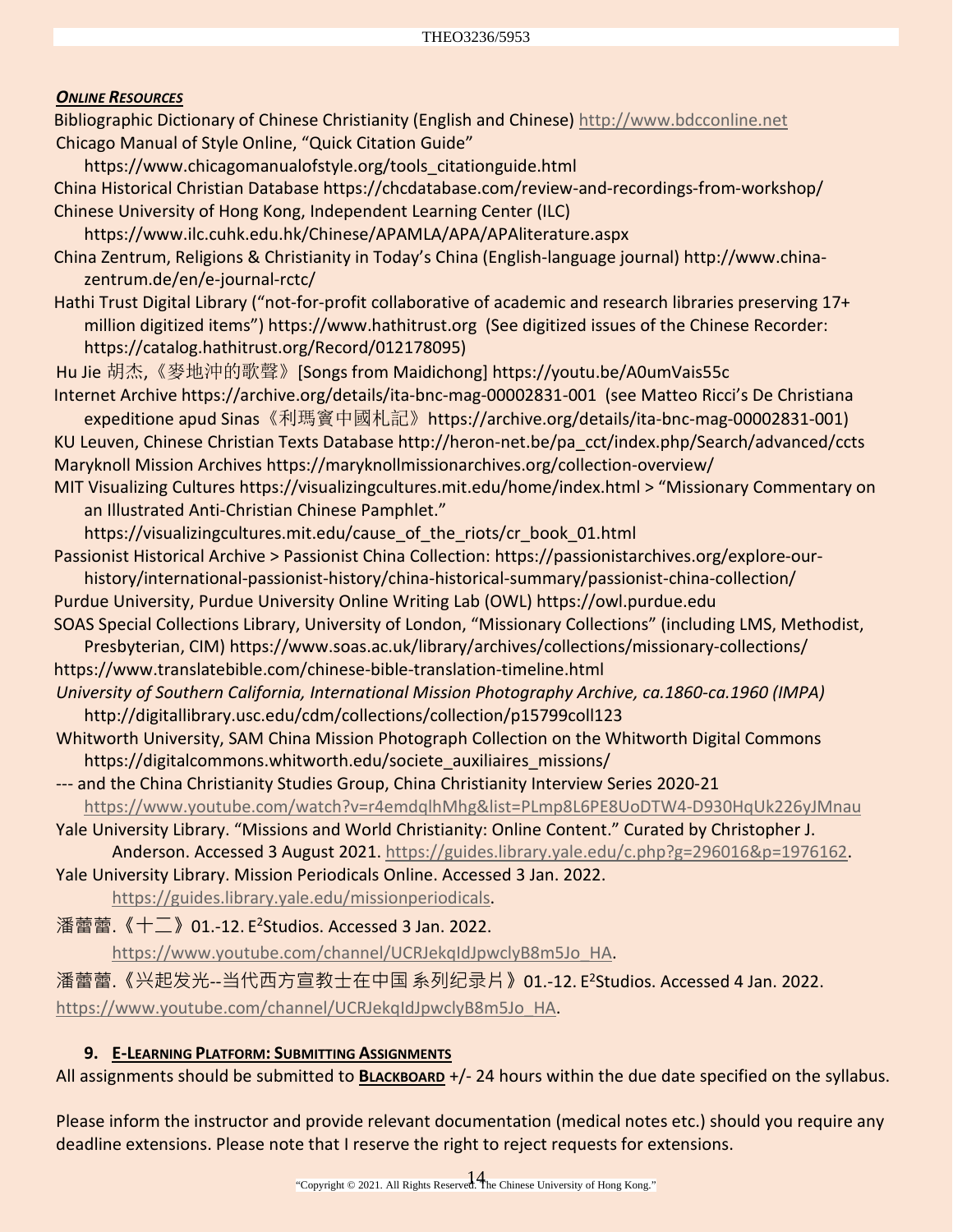#### **10. ACADEMIC HONESTY**

#### From: ["Honesty in Academic Work: A Guide for Students and Teachers"](http://www.cuhk.edu.hk/policy/academichonesty/):

The Chinese University of Hong Kong places very high importance on honesty in academic work submitted by students, and adopts a policy of zero tolerance on academic dishonesty. While "academic dishonesty" is the overall name, there are several sub-categories as follows:

Impersonation fraud in tests and examinations (including violation of rule 19 of the University's Examination Rules or rule 15 of the University's Online Examination Rules)

- (i) Plagiarism
- (ii) Undeclared multiple submissions
- (iii) Employing or using services provided by a third party to undertake ones' submitted work, or providing services as a third party
- (iv) Distribution/ Sharing/ Copying of teaching materials without the consent of the course teachers to gain unfair academic advantage in the courses
- (v) Violating rules 15 or 16 of the University's Examination Rules [\(Annex 1\)](http://www.cuhk.edu.hk/policy/academichonesty/Eng_htm_files_(2013-14)/Annex%201_en.pdf) or rule 9 or 10 of the University's Online Examination Rules [\(Annex 2\)](http://www.cuhk.edu.hk/policy/academichonesty/Eng_htm_files_(2013-14)/Annex%202_en.pdf)
- (vi) Cheating in tests and examinations (including violation of rules 17 or 18 of the University's Examination Rules or rule 11, 12, 13, 14 or 16 of the University's Online Examination Rules) (
- (vii) Impersonation fraud in tests and examinations (including violation of rule 19 of the University's Examination Rules or rule 15 of the University's Online Examination Rules)
- (viii) All other acts of academic dishonesty Any related offence will lead to disciplinary action including termination of studies at the University. Everyone should make himself/herself familiar with the content of this website and thereby help avoid any practice that would not be acceptable.

香港中文大學對學生作業有嚴格的學術誠信要求,違反學術誠信的個案,一律以零容忍政策處 理。「違反學術誠信」是一個統稱,包括以下類別:

- (i) 抄襲
- (ii) 未有聲明重覆使用作業
- (iii) 聘用或使用第三者服務以助其完成提交的作業,或作為第三者提供服務
- (iv) 未經科目老師事先同意下分發/分享/複製教學材料以在該科目獲得不公平的學術優勢
- (v) 違反大學考試試場規則[\(附件一\)](http://www.cuhk.edu.hk/policy/academichonesty/Chi_htm_files_(2013-14)/Annex%201_chi.pdf)第十五或第十六條或違反大學網上考試規則[\(附件](http://www.cuhk.edu.hk/policy/academichonesty/Chi_htm_files_(2013-14)/Annex%202_chi.pdf) [二\)](http://www.cuhk.edu.hk/policy/academichonesty/Chi_htm_files_(2013-14)/Annex%202_chi.pdf) 第九或第十條
- (vi) 測驗及考試作弊(包括違反大學考試試場規則第十七或第十八條或違反大學網上考試規 則第十一、第十二、第十三、第十四或第十六條)
- (vii) 在測驗及考試中冒充他人的作弊行為(包括違反大學考試試場規則第十九條或違反大學 網上考試規則第十五條)

(viii) 所有其他違反學術誠信行為 違反有關規定的學生予以懲處,嚴重者包括開除學籍。 同學不能掉以輕心,應熟習本網頁內容,以免犯錯。

#### **11. GRADING RUBRIC FOR FINAL PAPER**

| <b>CATEGORY</b> | <b>Excellent</b>    | Good               | <b>Fair</b>       | <b>Inadequate</b>    |
|-----------------|---------------------|--------------------|-------------------|----------------------|
| Introduction/   | *exceptional        | *proficient        | *basic            | *weak or no          |
| <b>Thesis</b>   | introduction that   | introduction that  | introduction that | introduction of      |
|                 | sparks interest and | is interesting and | states topic but  | topic.               |
|                 | states topic.       | states topic.      | lacks interest.   | **paper's purpose    |
|                 | ** exceptionally    | **thesis is clear  | **thesis is       | is unclear/thesis is |
|                 | clear thesis,       | and arguable       | somewhat clear    | weak or missing.     |
|                 | arguable, well-     | statement of       | and arguable.     |                      |
|                 | developed,          | position.          |                   |                      |
|                 | statement.          |                    |                   |                      |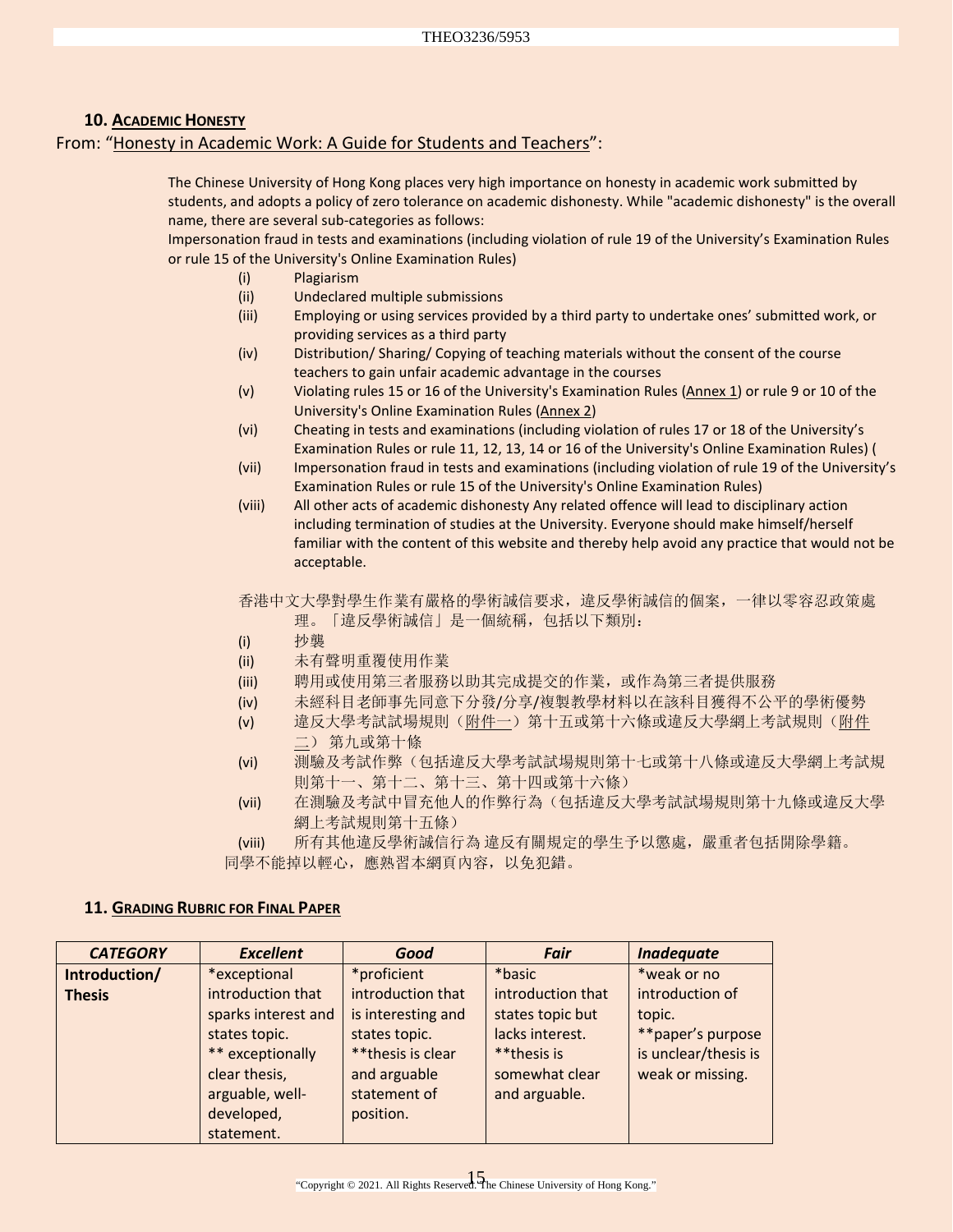| <b>Quality of</b><br>Information/<br><b>Evidence</b>    | *paper is<br>exceptionally well<br>researched and<br>appropriately<br>detailed; historical<br>accuracy<br>**information<br>clearly relates to<br>the thesis. | *information<br>relates to the main<br>topic.<br>**paper is well-<br>researched in<br>detail and from a<br>variety of sources. | *information<br>relates to the main<br>topic, few details<br>and/or examples.<br>** limited variety<br>of sources. | *information has<br>little or nothing to<br>do with the thesis.<br>**information has<br>weak or no<br>connection to the<br>thesis. |
|---------------------------------------------------------|--------------------------------------------------------------------------------------------------------------------------------------------------------------|--------------------------------------------------------------------------------------------------------------------------------|--------------------------------------------------------------------------------------------------------------------|------------------------------------------------------------------------------------------------------------------------------------|
| <b>Support of</b><br><b>Thesis/Analysis</b>             | *exceptionally<br>critical, relevant<br>and consistent<br>connections<br>between evidence<br>and thesis.<br>**rigorous<br>analysis.                          | *consistent<br>connections made<br>between evidence<br>and thesis<br>**good analysis.                                          | *some<br>connections made<br>between evidence<br>and thesis.<br>** some analysis.                                  | *limited or no<br>connections made<br>between evidence<br>and thesis.<br>**lack of analysis.                                       |
| <b>Conclusion</b>                                       | *excellent<br>summary of topic<br>with concluding<br>ideas that impact<br>reader.<br>**introduces no<br>new information.                                     | *good summary of<br>topic with clear<br>concluding ideas.<br>**introduces no<br>new information.                               | *basic summary of<br>topic with some<br>final concluding<br>ideas.<br>**introduces no<br>new information.          | *lack of summary<br>of topic.                                                                                                      |
| Organization/<br><b>Development of</b><br><b>Thesis</b> | *exceptionally<br>clear, logical,<br>mature, and<br>thorough<br>development of<br>thesis, excellent<br>transitions<br>between/within<br>paragraphs.          | *clear and logical<br>order that<br>supports thesis<br>with good<br>transitions<br>between and<br>within paragraphs.           | *somewhat clear<br>and logical<br>development with<br>basic transitions<br>between and<br>within paragraphs.       | *lacks<br>development of<br>ideas with weak or<br>no transitions<br>between and<br>within paragraphs.                              |
| Citation/<br><b>Bibliography</b><br><b>Format</b>       | *conforms to<br>academic rules for<br>formatting and<br>citation of sources<br>are perfect.                                                                  | *conforms to<br>academic rules for<br>formatting and<br>citation of sources<br>with minor<br>exceptions.                       | *frequent errors in<br>academic format.                                                                            | *lack of academic<br>format/numerous<br>errors.                                                                                    |

#### **12. GENERAL GRADING POLICY**

The OVERALL grading follows the general grading policy of the CUHK outlined below (in short form):

Grade A / Excellent: Outstanding performance on ALL learning outcomes.

Demonstrates the ability to synthesize and apply the principles or skills learned in the course in a manner that would surpass the normal expectations at this level and typical of standards that may be common at higher levels of study.

Grade A- / Very Good: Generally outstanding performance on all or almost all learning outcomes. Demonstrates the ability to synthesize and apply the principles or skills learned in the